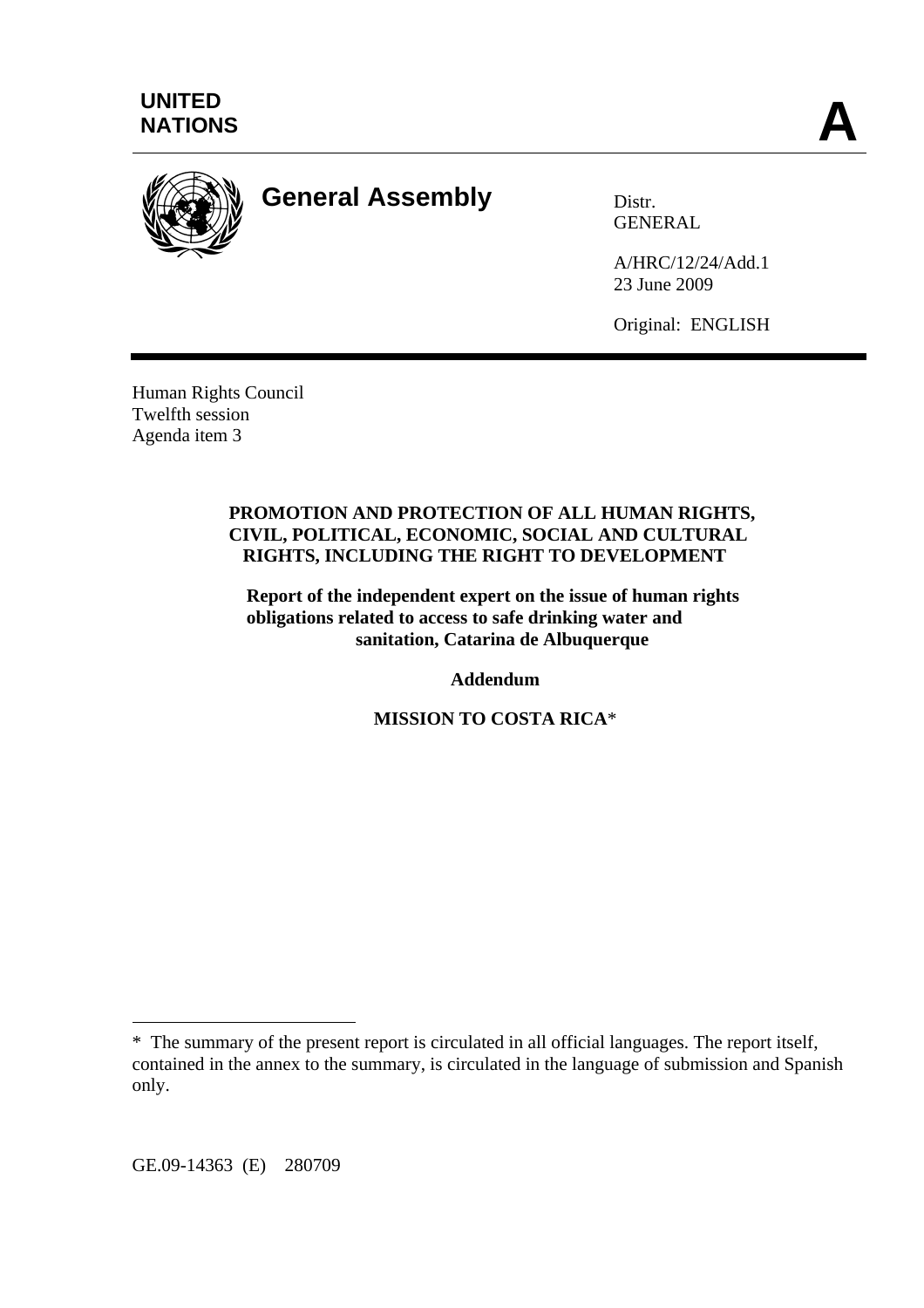#### **Summary**

 The independent expert on the issue of human rights obligations related to access to safe drinking water and sanitation visited Costa Rica from 19 to 27 March 2009. The key themes of the visit were water contamination due to the lack of wastewater treatment, the significant disparities existing in the country with regard to access to potable water and sanitation and the adverse impact of productive and tourism activities on the right of affected communities to have access to a safe water supply.

 The independent expert welcomes the significant progress made by Costa Rica in increasing access to water for human consumption and improved sanitation. In 2007, 99 per cent of the urban population and 96 per cent of the rural population had access to an improved source of water, while 82 per cent of the national population had access to safe drinking water. She also notes with satisfaction that approximately 98 per cent of the urban and rural population had access to a source of improved sanitation. The results achieved place Costa Rica among the most advanced countries in the Latin American and Caribbean region.

 Costa Rica has developed a comprehensive legal and policy framework for the protection and promotion of access to potable water and sanitation. In particular, the independent expert notes with appreciation that, according to the Constitutional Chamber of the Supreme Court of Justice, access to safe drinking water constitutes an inalienable human right that may be enforced in national courts. The independent expert also notes the efforts made by Costa Rica to improve the quality of water for human consumption and to promote an adequate management of human excreta and wastewater.

 Despite the progress made by Costa Rica with regard to access to safe drinking water and sanitation, several key challenges persist in these areas. The independent expert considers that the legal framework created by the 1946 Water Law for the management and use of water resources no longer takes account of the current social and economic situation of the country, and needs to be urgently revised and updated. The existing normative framework on water and sanitation is spread over a wide number of laws and regulations, and its complexity, coupled with the involvement of a large number of institutions and organizations in its implementation, raises serious doubts about the role and responsibilities of these institutions, duplication of responsibilities, lack of inter-agency coordination and, at times, conflicting competencies in the planning and development of water and sanitation policies. Effective implementation of the legislation and policies on water and sanitation is also hindered by the fact that several institutions with competencies to monitor compliance with the existing normative framework do not have sufficient human, technical and financial resources to carry out their monitoring functions effectively.

 The independent expert is concerned about the serious disparities existing in some provinces and districts of Costa Rica with regard to access to safe drinking water and sanitation. She notes in particular that an estimated 18 per cent of the population still does not have access to potable water owing to lack of maintenance of existing infrastructures, inefficient management and operation of aqueducts, and the absence of programmes to monitor water quality. She also notes with concern that 63 per cent of human excreta and wastewater is directly disposed of in rivers and other water streams, and that only 3.5 per cent of wastewater is actually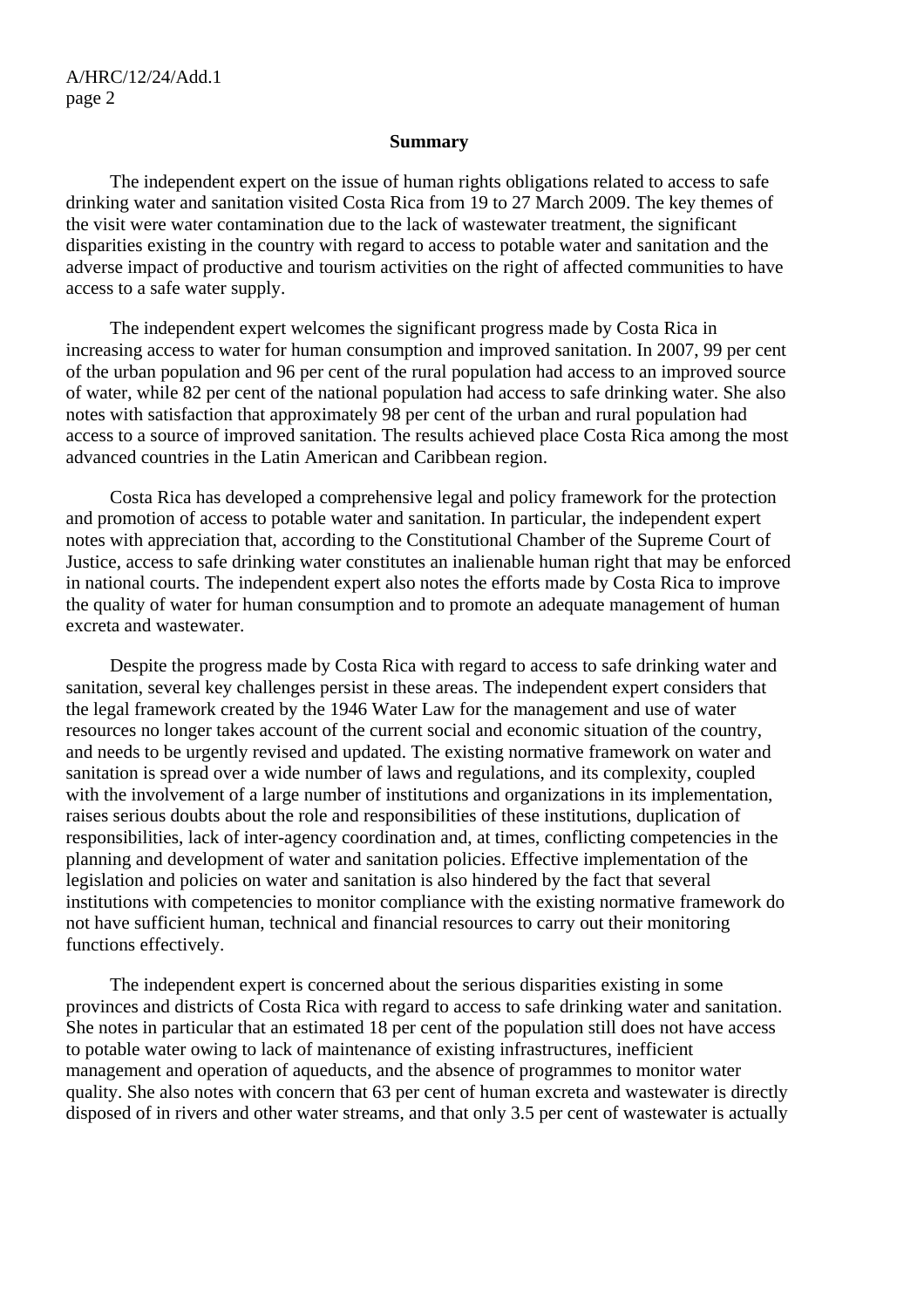treated before being discharged into the natural environment. Indigenous peoples and persons belonging to other marginalized and vulnerable groups, including persons living in poverty, Afro-descendants and migrant workers, often have limited or no access to potable water and adequate sanitation.

 Lastly, the independent expert expresses her concerns about the current pattern of tourist and real estate development in the country, especially in the northern coastal areas, which creates serious social conflicts between the demand of local communities for water for human consumption and the economic interests of investors and real estate developers, and risks having long-term negative effects on the water resources of Costa Rica, as well as on the preservation of its natural environment.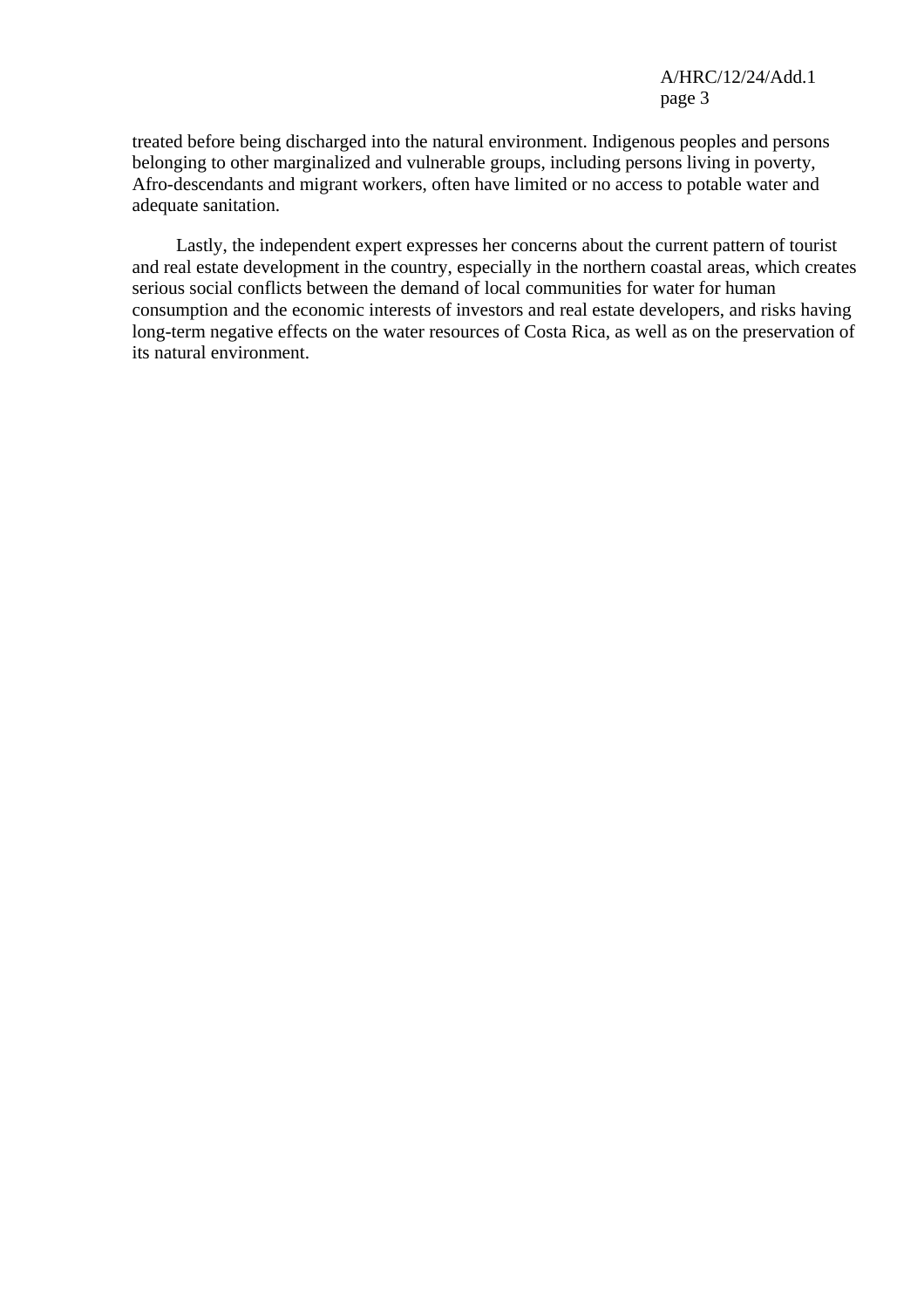#### **Annex**

## **REPORT OF THE INDEPENDENT EXPERT ON THE ISSUE OF HUMAN RIGHTS OBLIGATIONS RELATED TO ACCESS TO SAFE DRINKING WATER AND SANITATION, CATARINA DE ALBUQUERQUE**

## **MISSION TO COSTA RICA**

#### **CONTENTS**

*Paragraphs Page*

| Ι.   |                 |                                                | $1 - 6$   | 5  |
|------|-----------------|------------------------------------------------|-----------|----|
| II.  |                 |                                                | $7 - 32$  | 6  |
|      | A.              |                                                | $7 - 16$  | 6  |
|      | <b>B.</b>       |                                                | $17 - 22$ | 8  |
|      | $\mathcal{C}$ . |                                                | $23 - 27$ | 9  |
|      | D.              |                                                | $28 - 29$ | 11 |
|      | Ε.              |                                                | $30 - 32$ | 11 |
| III. |                 |                                                | $33 - 53$ | 12 |
|      | А.              |                                                | $33 - 34$ | 12 |
|      | <b>B.</b>       |                                                | $35 - 40$ | 13 |
|      | $C$ .           |                                                | $41 - 42$ | 14 |
|      | D.              |                                                | $43 - 45$ | 15 |
|      | Ε.              | Inequalities in access to water and sanitation | $46 - 48$ | 16 |
|      | F.              |                                                | $49 - 53$ | 17 |
| IV.  |                 |                                                | $54 - 60$ | 18 |
| V.   |                 |                                                | $61 - 73$ | 19 |
| VI.  |                 |                                                | $74 - 88$ | 22 |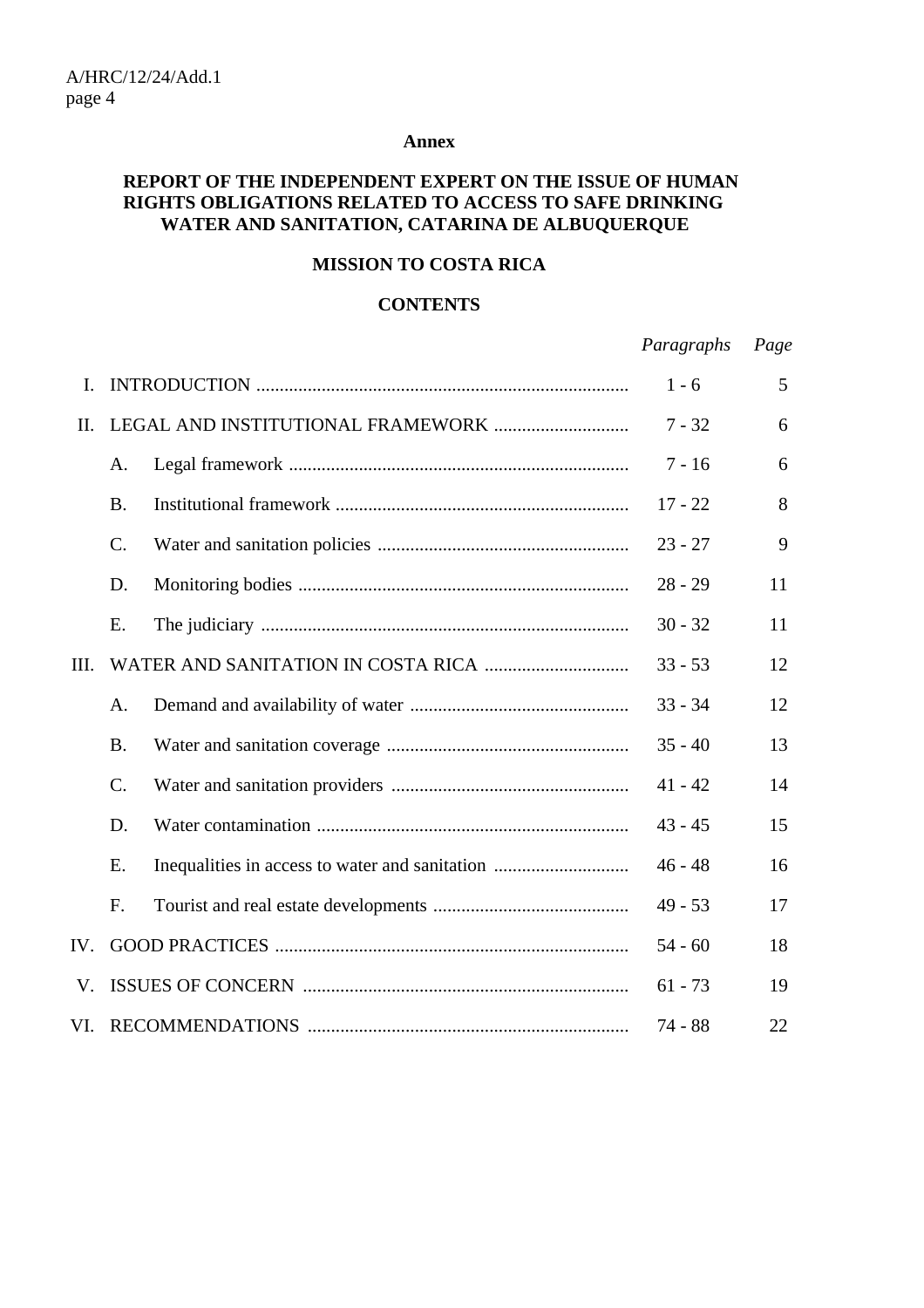## **I. INTRODUCTION**

1. At the invitation of the Government, the independent expert visited Costa Rica from 19 to 27 March 2009. The purpose of the mission was to assess, in a spirit of cooperation and dialogue, how Costa Rica endeavours to implement its human rights obligations related to access to safe drinking water and sanitation, with a view to identifying good practices and assisting the Government, and other relevant actors, in their efforts to address the challenges and obstacles in that regard.

2. The agenda for the independent expert's visit was arranged in close cooperation with the Ministry of Foreign Affairs and the United Nations Development Programme in Costa Rica. The independent expert thanks all those involved in the preparation of her mission for their valuable cooperation and assistance.

3. During the visit, the independent expert met senior officials from the Ministries of Health, including the Vice-Minister for Health, Foreign Affairs and the Environment, Energy and Telecommunications, as well as representatives of different agencies with competencies in water management and sanitation, including the Costa Rican Institute of Aqueducts and Sewers, the Water Department of the National Meteorological Institute, the National Service for Groundwater, Irrigation and Drainage, the Regulatory Authority for Public Services, and municipalities, including the mayors of San José and Cartago.

4. The independent expert held discussions with various members of the Legislative Assembly, including the President of the Environment Commission, judges of the Constitutional Chamber of the Supreme Court of Justice and the Environmental Administrative Tribunal, and representatives of the Ombudsman's Office, including the Ombudsperson. She also had the opportunity to meet with representatives of relevant United Nations specialized agencies and programmes, civil society organizations, academic institutions and the private sector.

5. During her mission, the independent expert visited several places in the provinces of Guanacaste, Puntarenas and Limón. In Guanacaste, she visited the water basins of the Monte Alto nature reserve and Sardinal, as well as the tourist and real estate infrastructures in Playa del Coco and Playa Ocotal, and met with various civil society representatives. In the province of Puntarenas, the independent expert visited the Manuel Antonio national park, the poor residential area of La Pascua, as well as a school and a police station in Quepos. In the Limón province, she met with civil society representatives of the community of Guácimo and Siquirres to consider the alleged contamination of groundwater sources, caused in particular by pineapple plantations.

6. The independent expert wishes to express her gratitude to all those whom she met for their excellent cooperation. She was impressed and inspired by their commitment and tireless efforts in the defence of water.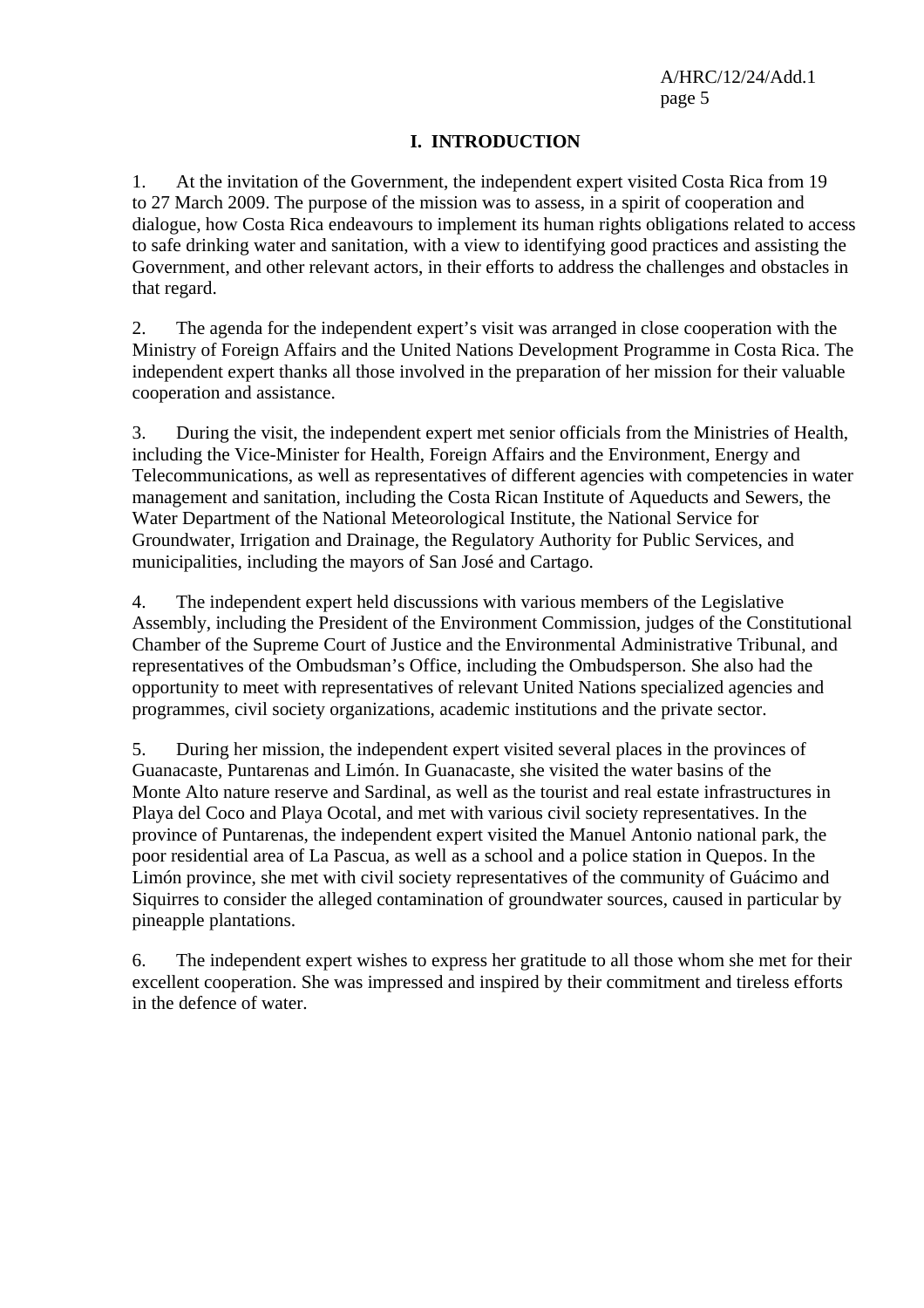## **II. LEGAL AND INSTITUTIONAL FRAMEWORK**

### **A. Legal framework**

#### **1. International obligations**

7. Costa Rica is party to six of the seven core international human rights treaties, $\frac{1}{2}$  some of which contain explicit references to safe drinking water or sanitation.<sup>2</sup> Other international and regional human rights treaties ratified by Costa Rica, while not containing explicit references, show that access to safe drinking water and sanitation represent a precondition for the effective exercise of a number of human rights, including the right to life, the prohibition of torture and other forms of cruel, inhuman or degrading treatment, the right to health, the right to education, the right to adequate housing and the right to food.

8. Article 11 of the International Covenant on Economic, Social and Cultural Rights, for example, specifies a number of rights emanating from, and indispensable for, the realization of the right to an adequate standard of living, including adequate food, clothing and housing. In its general comment No. 15 (2002) on the right to water, the Committee on Economic, Social and Cultural Rights observed that the use of the word "including" indicated that this catalogue of rights was not intended to be exhaustive, and concluded that the right to water fell within the category of guarantees essential for securing an adequate standard of living, since water is one of the most fundamental conditions for survival. The Committee noted that an adequate amount of safe water was "necessary to prevent death from dehydration, to reduce the risk of water-related disease and to provide for consumption, cooking, personal and domestic hygienic requirements".

9. The Human Rights Committee, in its general comment No. 6 (1982) on the right to life, stressed that the expression "inherent right to life" could not be properly understood in a restrictive manner, and that the protection of that right required States to adopt positive measures to reduce infant mortality, to increase life expectancy and eliminate malnutrition and epidemics. In their concluding observations, the Human Rights Committee and the Committee against Torture have repeatedly stressed that poor sanitation conditions constitute a violation of the right of persons deprived of their liberty to be treated with humanity and with respect for their inherent dignity.

<sup>2</sup> Art. 14, para. 2 of the Convention on the Elimination of All Forms of Discrimination against Women; art. 24, para. 2 of the Convention on the Rights of the Child.

<sup>&</sup>lt;sup>1</sup> The International Covenant on Civil and Political Rights, the International Covenant on Economic, Social and Cultural Rights, the International Convention on the Elimination of All Forms of Racial Discrimination, the Convention on the Elimination of All Forms of Discrimination against Women, the Convention against Torture and Other Cruel, Inhuman or Degrading Treatment or Punishment and the Convention on the Rights of the Child.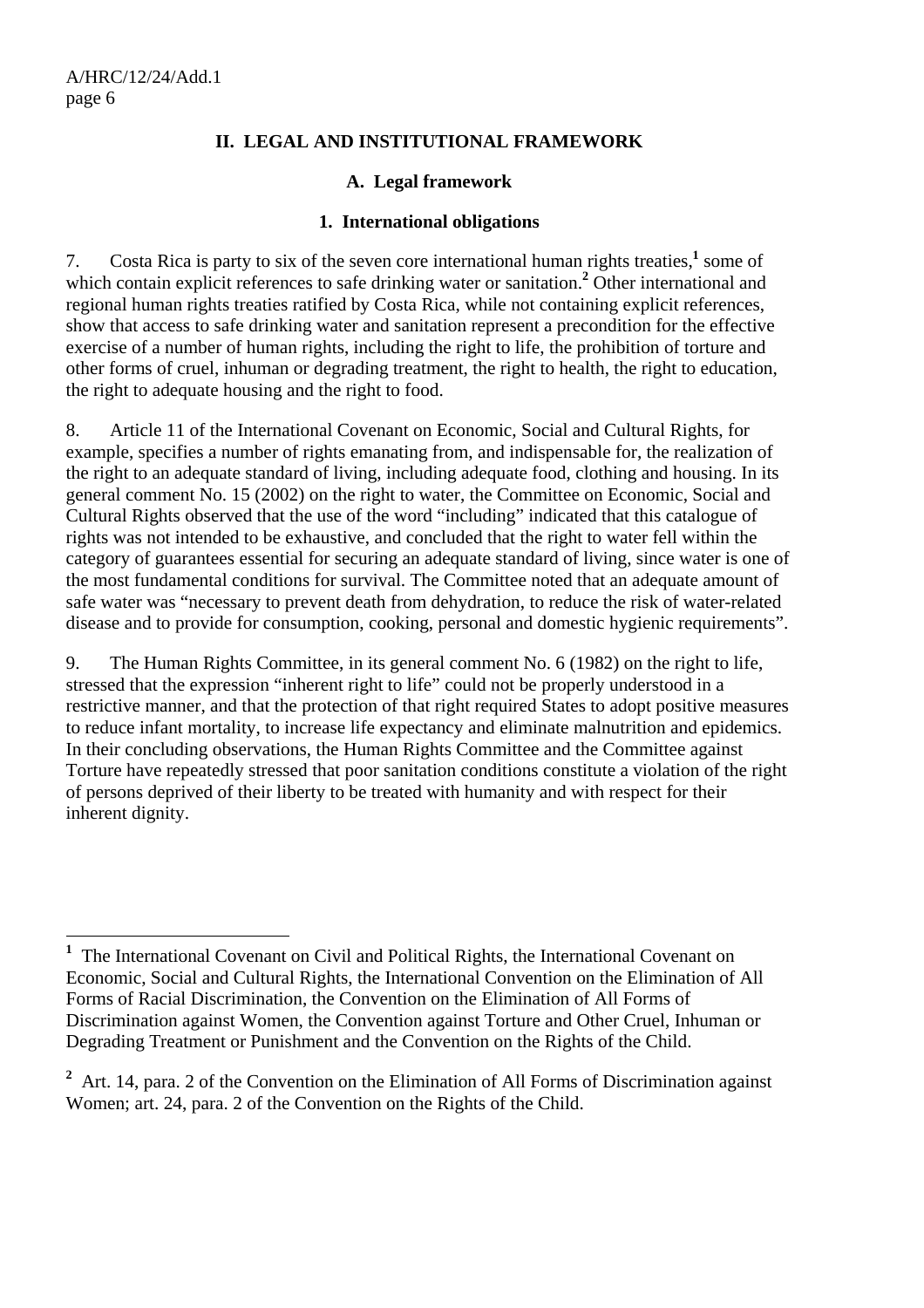10. The Inter-American Court of Human Rights also interpreted the right to life as including access to conditions that guarantee a dignified life,**<sup>3</sup>** and heard several cases concerning the State obligation to ensure adequate conditions of health, hygiene and sanitation for persons deprived of their liberty.

11. According to article 7, paragraph 1, of the Constitution, international treaties duly approved by the Legislative Assembly take precedence over domestic legislation. The Constitutional Chamber of the Supreme Court of Justice has stated in a number of decisions that international human rights treaties in force in Costa Rica "not only have similar status to the Constitution but also, insofar as they grant greater rights or guarantees to persons, take precedence over the Constitution".<sup>4</sup> Article 2 of the Constitutional Jurisdiction Act establishing the Constitutional Chamber states that the latter can apply not only the rights enshrined in the Constitution, but also those recognized under international law in force in Costa Rica.

## **2. National legal framework**

12. The Constitution of Costa Rica, adopted in 1949, is the fundamental legal instrument for the protection and promotion of human rights. Title V of the Constitution, which protects some economic, social and cultural rights, does not include any provision on access to safe drinking water or sanitation. Nevertheless, national courts, including the Constitutional Chamber, have, on a number of occasions, used article 21 of the Constitution (right to life) and article 50 (right to a healthy and ecologically-balanced environment) as the legal bases for the recognition of a fundamental right to potable water (see paragraph 31 below).

13. The Water Law (law No. 276 of 1946) establishes the main legal framework for the management and use of water resources in Costa Rica. The State, through the grant of concessions, regulates the use of public water resources by individuals and enterprises (arts. 18-29) in accordance with the principle that, in the event of water scarcity, water for domestic consumption is to be accorded the highest priority over other possible uses (arts. 140-142).

14. In addition to the Water Law, there are a wide number of laws and regulations on the protection and sustainable use of water resources, including:

• The Potable Water Law (law No. 1634 of 1953)

- The General Health Law (law No. 5395 of 1973, arts. 264-277)
- The General Environment Law (law No. 7574 of 1995, arts. 50-52 and 64-67)

**<sup>3</sup>** *Caso Villagrán Morales y Otros*, decision of 19 November 1999, para. 144.

<sup>&</sup>lt;sup>4</sup> Second to fourth periodic reports to the Committee on Economic, Social and Cultural Rights (E/C.12/CRI/4), para. 149.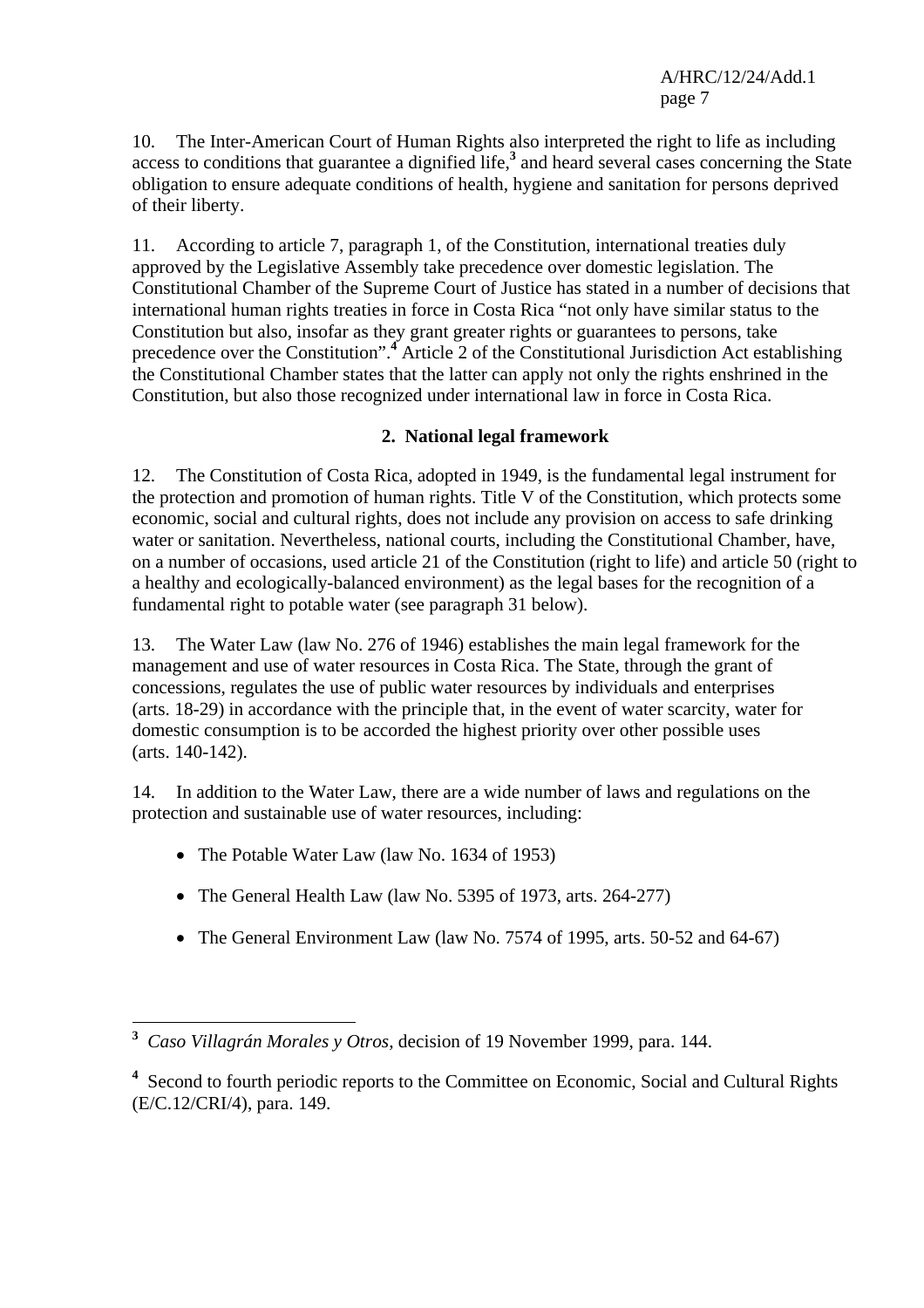- The Regulation on the Quality of Potable Water (decree No. 32.327-S of 2005)
- The Regulation for the Evaluation and Classification of the Quality of Surface Water Bodies (decree No. 33.903-MINAE-S of 2007)

15. There is a general recognition in Costa Rica that the normative framework created with the 1946 Water Law no longer corresponds to the economic and social situation of the country. Since 2001, several draft laws have been prepared, but, to date, such efforts have not been successful. The status of the draft water law (*Expediente No. 14.585*) approved in March 2005 by the Environment Commission of the Legislative Assembly is unclear at present, and a new proposal drafted by an intersectoral commission coordinated by the Ministry of the Environment, which had not been made public at the time of the independent expert's visit, seems to have met the opposition of several non-governmental organizations working on water issues.

16. The normative framework on sanitation is similarly spread over a wide number of laws and regulations. The General Health Law and the General Environment Law contain the main principles on the collection, management, treatment and disposal of human excreta and wastewater, as well as on the protection of water resources from contamination. In addition to these laws, there are several other regulations that aim at ensuring the safe treatment and disposal of wastewater, including:

- A regulation on the management of sludge from septic tanks (decree No. 21297-S) of 1992)
- A regulation on the dumping and reuse of wastewater (decree No. 26042-S-MINAE) of 1997)
- A regulation on the approval and operation of wastewater treatment systems (decree No. 31545-S-MINAE, revised in 2005)
- A regulation creating the environmental tax for dumping polluting substances in water (decree No. 34431-MINAE-S of 2008)

### **B. Institutional framework**

17. The Ministry of the Environment, Energy and Telecommunications has overall responsibility for the management of water resources. It has far-reaching functions relating to the supply, management, use, protection and monitoring of public water, including the power to grant water permits or licences for the drilling of new wells in accordance with the Water Law. The Ministry also has general responsibilities for the collection, management, treatment and disposal of human excreta, wastewater and stormwater.

18. The Ministry of Health is responsible, in accordance with the General Health Law, for preventing contamination of water resources, developing regulatory measures on water quality and for monitoring their effective implementation by water suppliers. Its responsibilities include monitoring the quality of safe drinking water provided by national operators. The Ministry is also responsible for authorizing projects concerning sewage system and wastewater treatment, as well as for monitoring their implementation.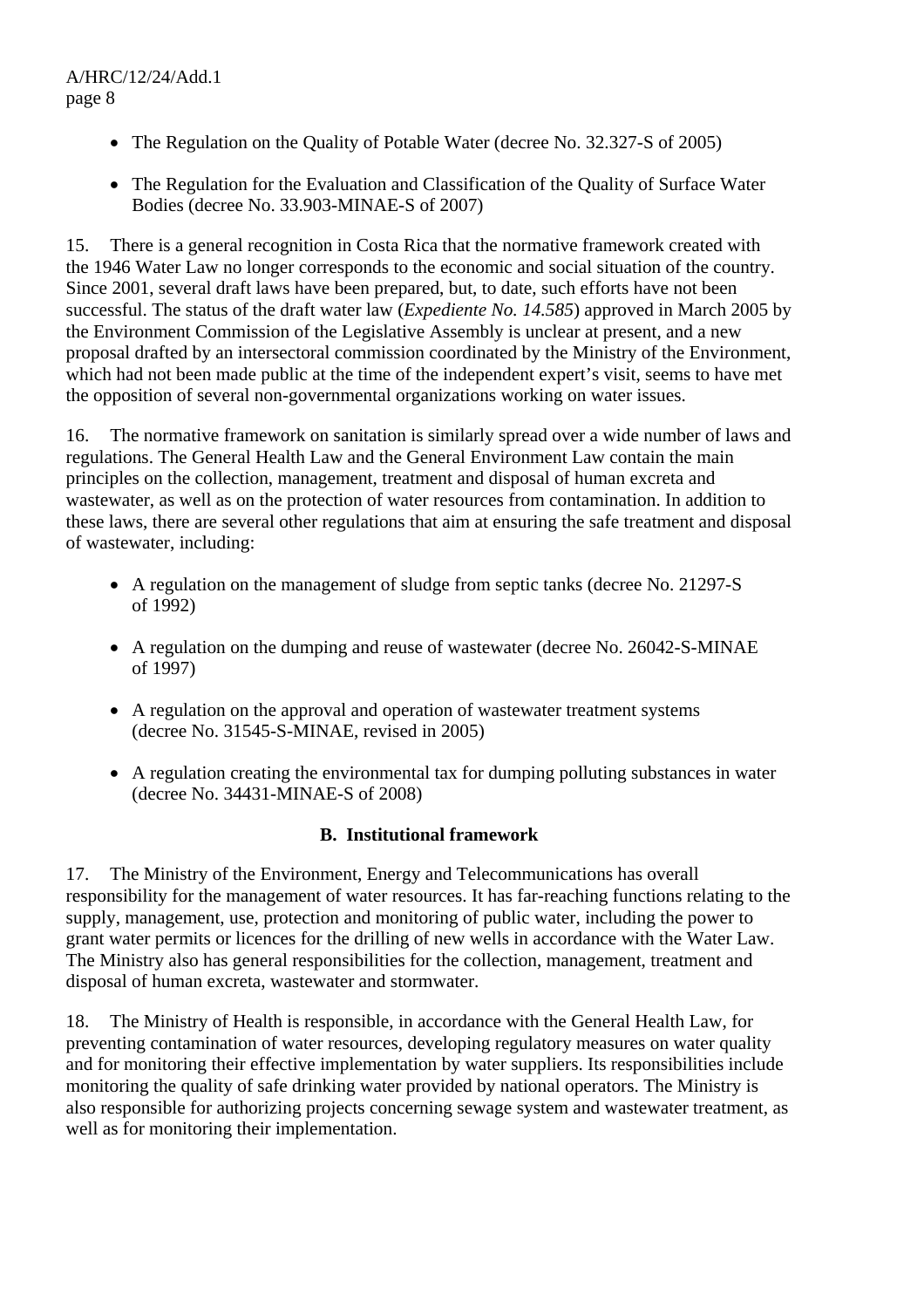19. The Costa Rican Institute of Aqueducts and Sewers (AyA) is an autonomous State institution with overall responsibility for the development and implementation of legislation and policies concerning the supply of safe drinking water and the collection, management, treatment and disposal of human excreta, wastewater and stormwater in urban areas. In addition to this general responsibility, it is also in charge of administering and operating directly aqueducts and sewage systems throughout the country (see paragraph 41 below) and is responsible for ensuring the continuity of water provision when other water providers are not in a position to continue supplying water to the population.

20. The Regulatory Authority for Public Services (ARESEP) is an autonomous institution responsible for the economic regulation, including fixing tariffs, of water and sanitation services supplied by AyA, the Administrative Associations for Aqueducts and Sewers (ASADAS) and private providers (the tariffs for services provided by the municipalities are fixed by the municipalities themselves). ARESEP also adopts technical regulations aimed at ensuring the efficiency and quality of services provided by the water operators, and monitors compliance with regulations through technical inspections.

21. The National Service for Groundwater, Irrigation and Drainage (SENARA) is a technical agency with a mandate to establish, manage, maintain and develop systems of irrigation and drainage, as well as to protect and monitor the use of surface and groundwater resources. It also carries out hydrological studies to assess the potential production of aquifers, and gives permits for the use of groundwater resources, indicating the maximum amount of water that can be extracted on an annual basis. Its decisions concerning the perforation of wells and the exploitation, maintenance and protection of groundwater resources are final and must be respected.

22. Over 20 other ministries and public institutions play a role in the water sector, sometimes with overlapping functions and responsibilities. These include the Ministry of Agriculture and Livestock, the Costa Rican Institute of Tourism and the Costa Rican Institute of Electricity.

### **C. Water and sanitation policies**

23. The definition of the principles, objectives and strategies concerning the management and use of water resources and the collection and treatment of wastewater falls within the competence of the Ministry of the Environment as the leading agency for the water sector. However, Costa Rica has not yet elaborated and implemented a comprehensive national strategy for the sustainable management and use of water resources, and water and sanitation policies are currently spread over a wide number of laws, regulations and policy documents.**<sup>5</sup>**

**<sup>5</sup>** See *Contraloría General de la República, Informe sobre la Evaluación de la Aplicación de Políticas y Normativa en Materia de Recursos Hídricos por el Ministerio del Ambiente y Energía*, 2007.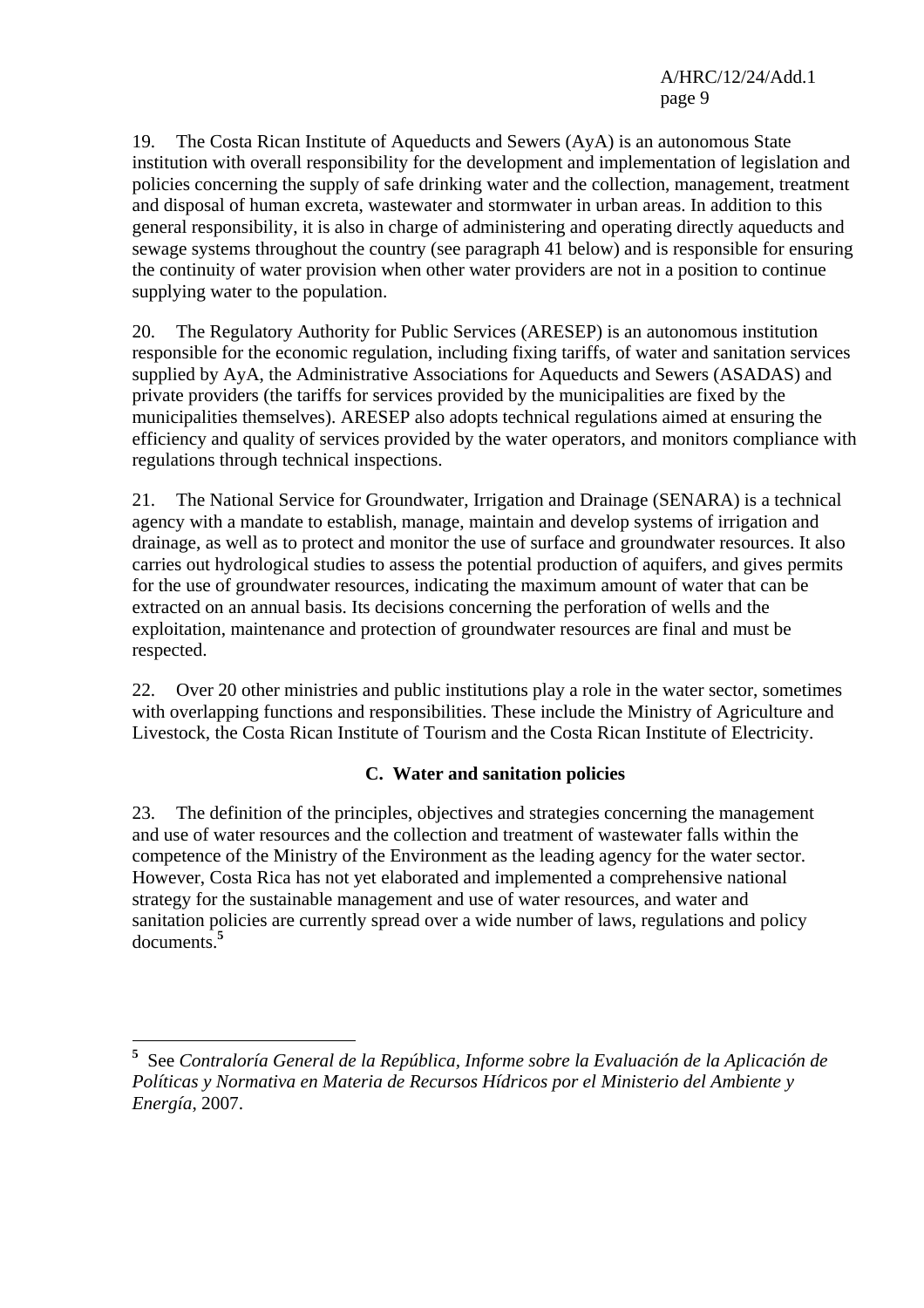$\overline{a}$ 

24. The Jorge Manuel Dengo Obregón National Development Plan 2006-2010 does not include comprehensive policies and strategies concerning the sustainable management and use of water resources. The priorities, goals and actions relating to the water sector are vague and narrowly defined, and form part of the Government strategies concerning health and environmental protection. The Plan includes two strategic actions regarding water, namely the elaboration and implementation of a national plan for the comprehensive management of water resources and the adoption of a new water law. The strategy for the comprehensive management of water resources provides for the creation of a national water authority (*Dirección Nacional del Recurso Hídrico*) with the task of elaborating and implementing the national plan, but progress towards the implementation of the strategy has been limited.**<sup>6</sup>**

25. The water strategy of the Government is delineated in a more detailed fashion in executive decree No. 30480-MINAE of June 2002, in which the guiding principles of the national water policy are defined. The decree acknowledges that access to water constitutes an inalienable human right, and states that the management and use of water resources should be based on the principles of equity and inter-generational solidarity. It also recognizes that the Ministry of the Environment, as the leading ministry in the water sector, is responsible for the definition of the principles, policies and strategies concerning the management and use of water resources, which should be implemented in an integrated, decentralized and participatory way.

26. The national programme of potable water improvement and quality sustainability of potable water services for the period 2007-2015 (decree No. 33953-S-MINAE of 2007), implemented by AyA in conjunction with other water providers, aims at improving the quality of potable water by protecting surface and groundwater sources, increasing the treatment and disinfection of water for human consumption and preventing health risks caused by contaminated water. In order to monitor the quality of water, the decree establishes a national monitoring commission on the quality of potable water, composed of representatives of the Ministry of the Environment, the Ministry of Health, AyA and the Pan American Health Organization.

27. The national programme for the adequate management of wastewater in Costa Rica for the period 2009-2015 seeks to elaborate a comprehensive strategy for the management of domestic wastewater by creating an inventory of the different systems of treatment for domestic wastewater existing in the country and monitoring their impact on surface and groundwater. The aim of the programme, which is implemented by AyA in conjunction with other institutions having competencies in the field of sanitation, is to strengthen the protection of surface and groundwater by reducing contamination by wastewater. It seeks to establish a mechanism to monitor sewage systems and other systems for the collection, management, treatment and disposal of domestic wastewater, and a system for the evaluation of the risk that wastewater may pose to public health and the environment.

**<sup>6</sup>** See Y. Astorga, *Situación del recurso hídrico, Décimo Cuarto Informe sobre el Estado de la Nación*, 2008.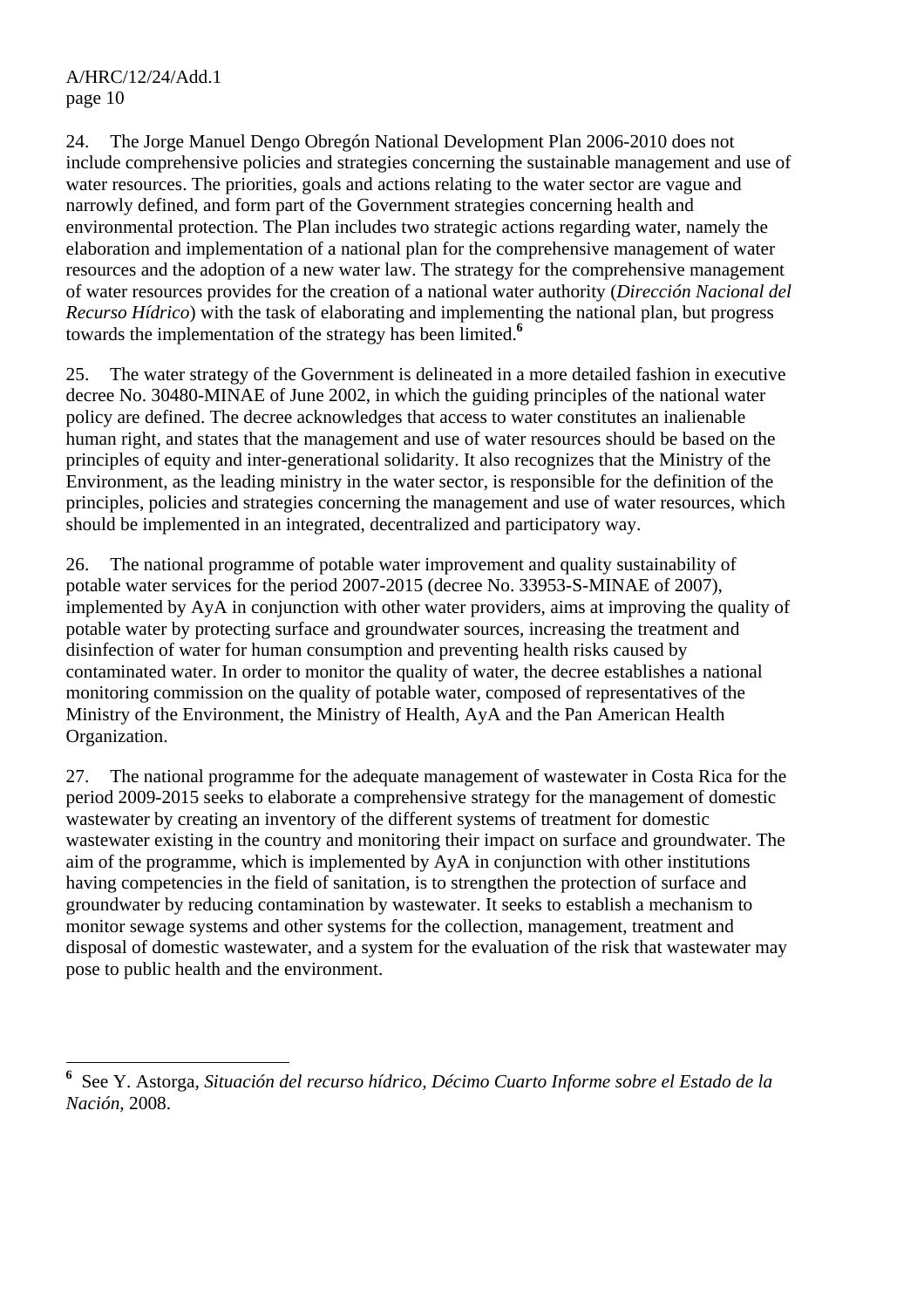#### **D. Monitoring bodies**

28. In addition to the monitoring functions carried out by the institutions that are part of the water sector, other institutions have responsibilities in monitoring the effective implementation of Costa Rican legislation on water and sanitation.

29. Within the legislative branch, such control is exercised by two auxiliary bodies of the Legislative Assembly, which are functionally and administratively independent of the Assembly in the performance of their duties:

 (a) The Office of the Comptroller-General (*Contraloría General de la República*) monitors the Public Treasury. All institutions working in the field of water management and sanitation are subject to its oversight;

 (b) The Ombudsman's Office (*Defensoría de los habitantes*) has the general responsibility of investigating, either on own initiative or at the request of a party, complaints concerning alleged human rights violations by public authorities through administrative acts or omissions in the exercise of administrative functions. The Office has acted upon several complaints concerning water and sanitation, including cases concerning the inadequate disposal of human excreta and wastewater in Jaco and the construction of a new aqueduct in Sardinal.

## **E. The judiciary**

30. National courts also play an important role in the protection and promotion of access to safe drinking water and sanitation.

31. The Constitutional Chamber (*Sala Constitucional*) of the Supreme Court of Justice has the primary function of ensuring the protection of the fundamental rights embodied in the Constitution or in international human rights treaties to which Costa Rica is a party.**<sup>7</sup>** Since its creation in 1989, the Constitutional Chamber has produced an impressive body of jurisprudence, and has played a leading role in safeguarding human rights at the domestic level. The Constitutional Chamber has stated in a number of decisions that water represents a fundamental right, since the realization of many rights enshrined in the Constitution and international human rights treaties, such as the right to health, life, healthy environment, food and adequate standard

**<sup>7</sup>** According to article 48 of the Constitution, every person has the right to the remedy of habeas corpus to guarantee his or her personal liberty or integrity, and the remedy of *amparo* to maintain or re-establish the enjoyment of rights set out in the Constitution or in international human rights treaties to which Costa Rica is a party. *Amparo*, which is the remedy used in cases of alleged violation by the State of its obligations regarding access to potable water or sanitation, may be invoked against any provision, agreement or decision made by public organs, as well as against arbitrary actions or omissions based on wrongly interpreted or improperly applied provisions.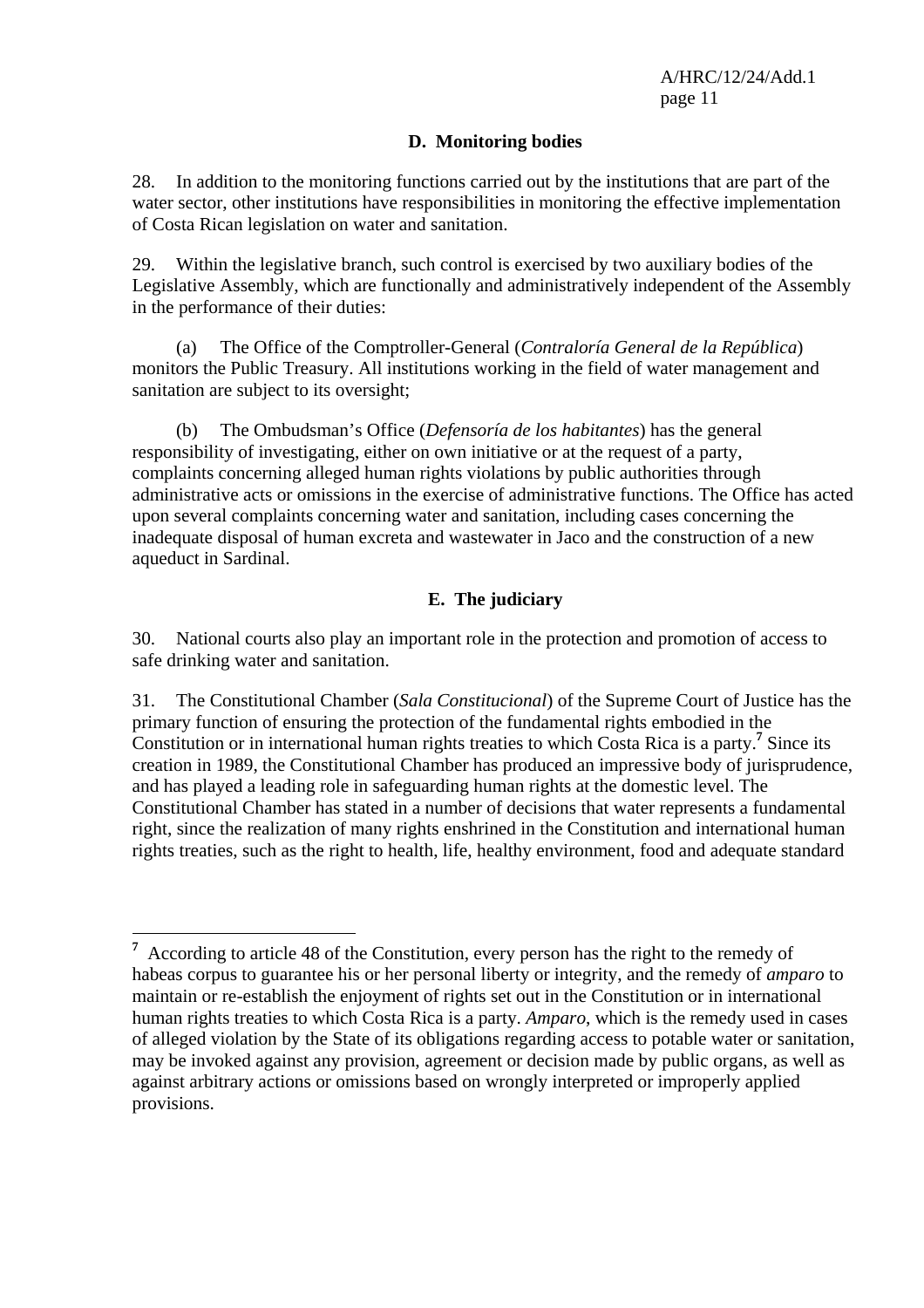of living, depends on access to safe drinking water.**<sup>8</sup>** With regard to sanitation, the Chamber recently held that the inundation of dwellings in periods of heavy rainfall, caused by the overcharge and lack of maintenance of the sewage system, and the direct discharge of wastewater in rivers and other streams amounted to a violation of the constitutional rights to health and to a safe and ecologically-balanced environment (decisions No. 11796 of 17 August 2007 and No. 17007 of 21 November 2007).

32. The Environmental Administrative Tribunal, established in 1995 by the General Environment Law, has exclusive jurisdiction over cases concerning alleged violations of environmental legislation or the legislation on the protection of natural resources (including the General Health Law and the Water Law) caused by any act or omission of a public or private entity. When the Tribunal finds that a violation has occurred, it can impose fines and administrative sanctions for the elimination or mitigation of the damage caused. It can also take interim measures of protection in accordance with the principle *in dubio pro natura*, and can carry out on-site visits to determine the existence of environmental damage. The decisions of the Tribunal cannot be appealed. A great number of cases heard by the Tribunal concern pollution of rivers and streams caused by real estate developments, industrial or agricultural activities (such as pineapple production).

## **III. WATER AND SANITATION IN COSTA RICA**

### **A. Demand and availability of water**

33. The sustainable management of water resources presupposes the realization of a national water balance, a diagnostic model used to evaluate the actual availability of water for human consumption by assessing the quantity and quality of surface and groundwater available (water supply) and the quantity and quality of water needed in relation to different water uses (water demand). To date, Costa Rica has not elaborated its national water balance, which would constitute the first step towards the elaboration of a national plan for the comprehensive management of water resources (see paragraph 24 above).

34. To date, water balances have been realized with regard to 16 of the 34 water basins of the country,**<sup>9</sup>** taking into account the current water demand and its possible evolution in the future. These studies show that, in some regions, water supply is very close to the current demand and that a number of aquifers present problems, such as lack of adequate infrastructures or wastewater treatment plants; scarce water supply during certain periods of the year; conflicts over different water uses, especially in coastal areas; water contamination; and vulnerability to climate change.**<sup>10</sup>**

<sup>&</sup>lt;sup>8</sup> See also the decisions of the Constitutional Chamber No. 4654 of 27 May 2003; No. 1923 of 25 February 2004; No. 5732 of 13 July 2004; No. 7953 of 26 May 2006; No. 7983 of 2 June 2006; No. 18441 of 22 December 2006; and No. 4790 of 27 March 2008.

**<sup>9</sup>** *Décimo Cuarto Informe sobre el Estado de la Nación*, op. cit., p. 219.

**<sup>10</sup>** Y. Astorga, op. cit., pp. 11-19.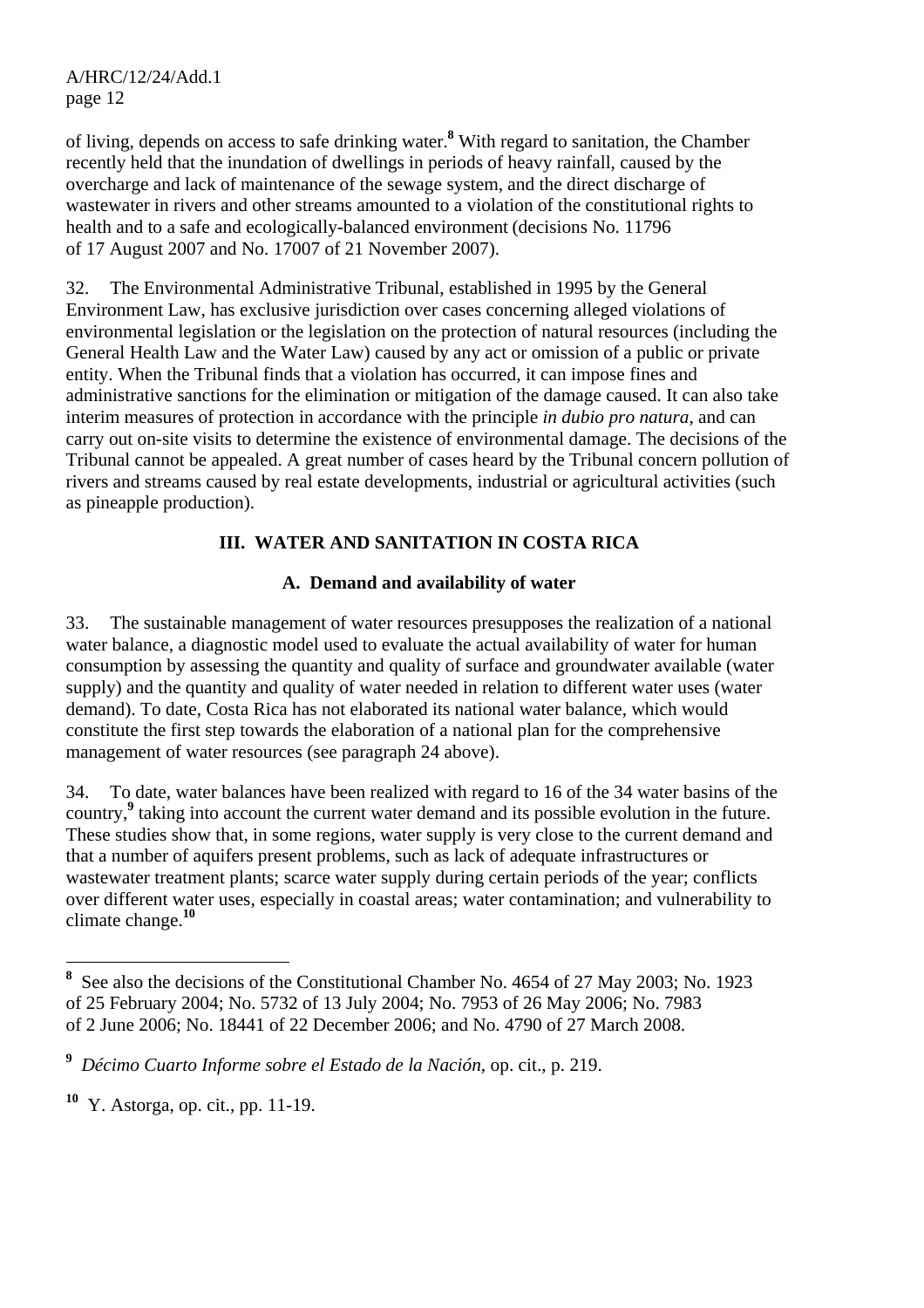#### **B. Water and sanitation coverage**

35. Costa Rica has made significant progress in recent years in expanding access to improved sources of water. According to the National Water Laboratory,**<sup>11</sup>** 98.3 per cent of the population had access to water for human consumption<sup>12</sup> (94.3 per cent directly in their dwellings) in 2007, one of the highest rates in the Latin American and Caribbean region.**<sup>13</sup>** Approximately 99 per cent of the urban population and 96 per cent of the rural population are connected to a water supply (the percentage of the urban and rural population connected to an improved water supply in the Latin American and Caribbean region is 97 per cent and 73 per cent, respectively).**<sup>14</sup>**

36. Recent statistical data also show important progress with regard to the supply of safe drinking water,<sup>15</sup> with the national coverage increasing from 50 per cent in 1991 to an estimated 82 per cent in 2007.**<sup>16</sup>** In 2007, there were 2,259 aqueducts in Costa Rica, 1,227 of which provided safe drinking water to more than 3.5 million people. On the other hand, 1,032 aqueducts supplied non-potable water to almost 700,000 people, or 16.5 per cent of the population.

37. Costa Rica has also made important progress in the field of sanitation; an estimated 98 per cent of the rural and urban population have access to improved sanitation.**<sup>14</sup>** In 2006, in the Latin American and Caribbean region, the proportion of the urban and rural population with access to improved sanitation facilities was 86 per cent and 52 per cent, respectively.**<sup>13</sup>**

38. Septic tanks remain the most common type of sanitation system, used by 67.3 per cent of households. In the vast majority of cases, only human excreta is disposed of in septic tanks, whereas other types of wastewater, such as water used for personal hygiene, cooking or washing

 $\overline{a}$ **<sup>11</sup>** D. Mora, *Estado del agua para consumo humano y saneamiento en Costa Rica*, 2007, p. 5.

<sup>12</sup> In the present report, "water for human consumption" denotes water used by human beings in their daily activities, independently of its quality. Therefore, the term should not be regarded as a synonym of safe drinking water.

**<sup>13</sup>** In 2006, the average percentage of persons with access to improved water sources in the Latin American and Caribbean region was 92 per cent. See UNICEF, *Panorama del acceso al agua potable y al saneamiento en América Latina y el Caribe*, 2008.

**<sup>14</sup>** WHO/UNICEF, Joint Monitoring Programme for Water Supply and Sanitation, Coverage Estimates: Improved Drinking Water, July 2008.

**<sup>15</sup>** In the present report, the terms "safe drinking water" and "potable water" denote water that meets the physical, chemical and microbiological requirements indicated in the regulation concerning the quality of potable water, and can therefore be drunk without endangering the user's health. See article 2 of the said regulation (decree No. 32327-S of 2005).

**<sup>16</sup>** D. Mora, op. cit., p. 5.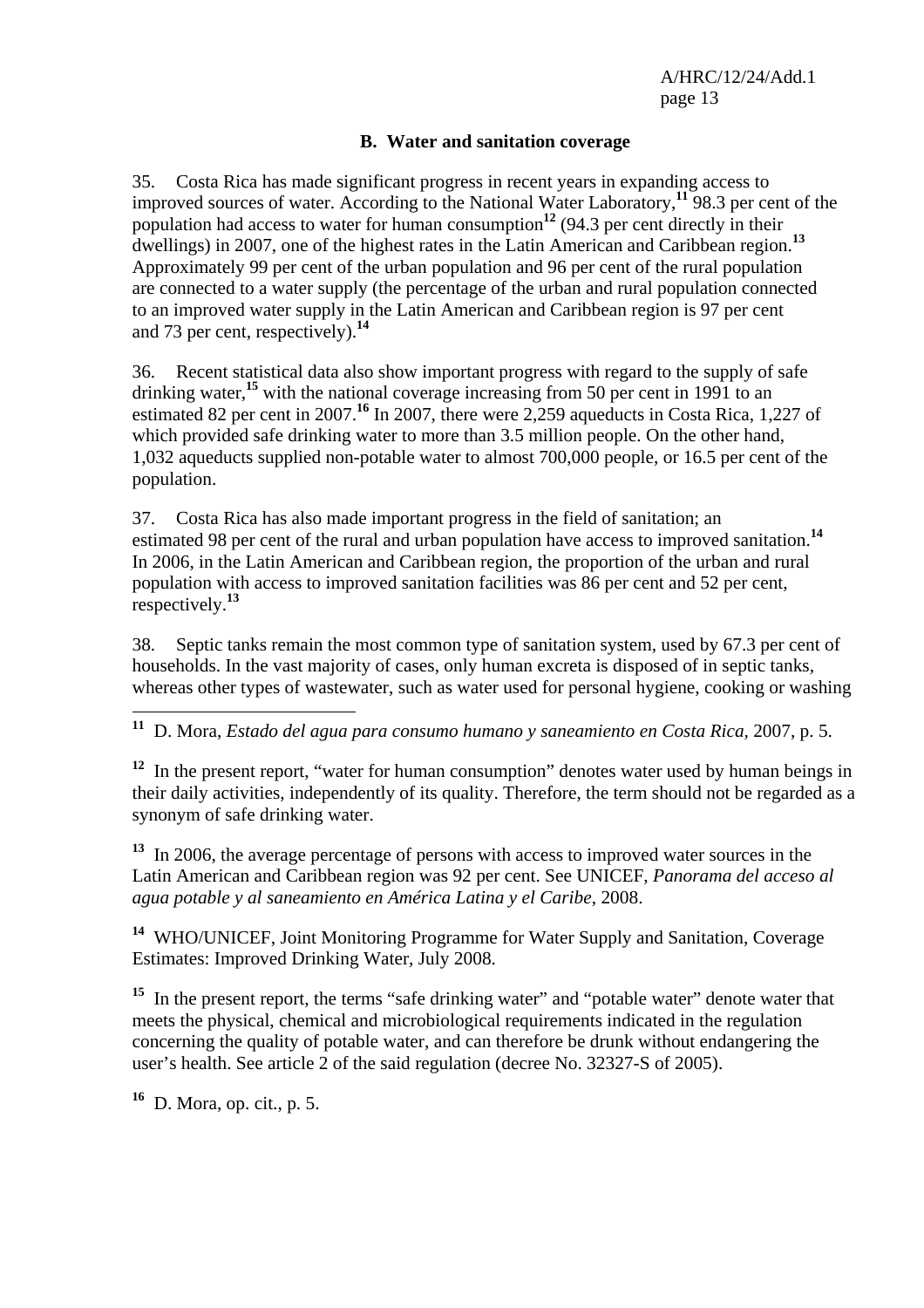clothes, are directly discharged into rivers through the storm drains without any treatment. The sludge removed from septic tanks is also often disposed of in rivers and streams, and thus constitutes an additional source of pollution.

39. Only 28.5 per cent of the population (mostly from urban areas) are connected to the sewage system; in most cases, the system discharges wastewater into rivers without any treatment. Some 8.4 per cent of the population is connected to a sewage system and to a wastewater treatment plant; however, only 3.5 per cent of wastewater is actually treated before being discharged into rivers or other waterways, since 4.9 per cent of treatment plants do not actually operate. Overall, 69 per cent of existing plants in the country are idle.**<sup>17</sup>** It is therefore not surprising that the water basin of the Río Grande de Tárcoles, in the central plateau of Costa Rica, is the most polluted in Central America.**<sup>18</sup>**

40. The remaining part of the population uses latrines or cesspools (3.4 per cent) or other systems (0.3 per cent), while 0.5 per cent of households do not have access to any type of sanitation system at all.

#### **C. Water and sanitation providers**

41. In Costa Rica, drinking water and sewerage services, including sanitation treatment, are supplied by a number of entities:

 (a) In 2007, AyA administered and directly operated 180 aqueducts providing water to 46.4 per cent of the national population, mostly in urban areas. Recent statistical data show the important progress made by AyA with regard to the supply of safe drinking water, with the coverage of users receiving potable water increasing from 63.6 per cent in 1989 to 97.8 per cent in 2007;**<sup>19</sup>**

 (b) ASADAS, which are community association groups created to supply water to their communities, usually in rural areas, are the main water providers in the country.**<sup>20</sup>** In 2007, ASADAS administered 1,827 rural aqueducts, which provided water to 26.3 per cent of the

**<sup>18</sup>** Ministry of National Planning and Economic Policy, *Plan Nacional de Desarrollo*, op. cit., p. 74.

**<sup>19</sup>** D. Mora, op. cit., p. 6. According to the National Water Laboratory, the percentage of population supplied with potable water by AyA decreased between 2005 (98.9 per cent) and 2007 (97.8 per cent).

**<sup>20</sup>** In accordance with decree No. 32529-MINAE, all aqueducts in the country are subject to control by AyA, which can delegate their management and operation to ASADAS through a delegation agreement. To date, only 50 per cent of ASADAS associations have concluded such agreements, since they greatly limit the autonomy of ASADAS in the management of rural aqueducts.

<sup>17</sup> **<sup>17</sup>** D. Mora, op. cit., p. 15.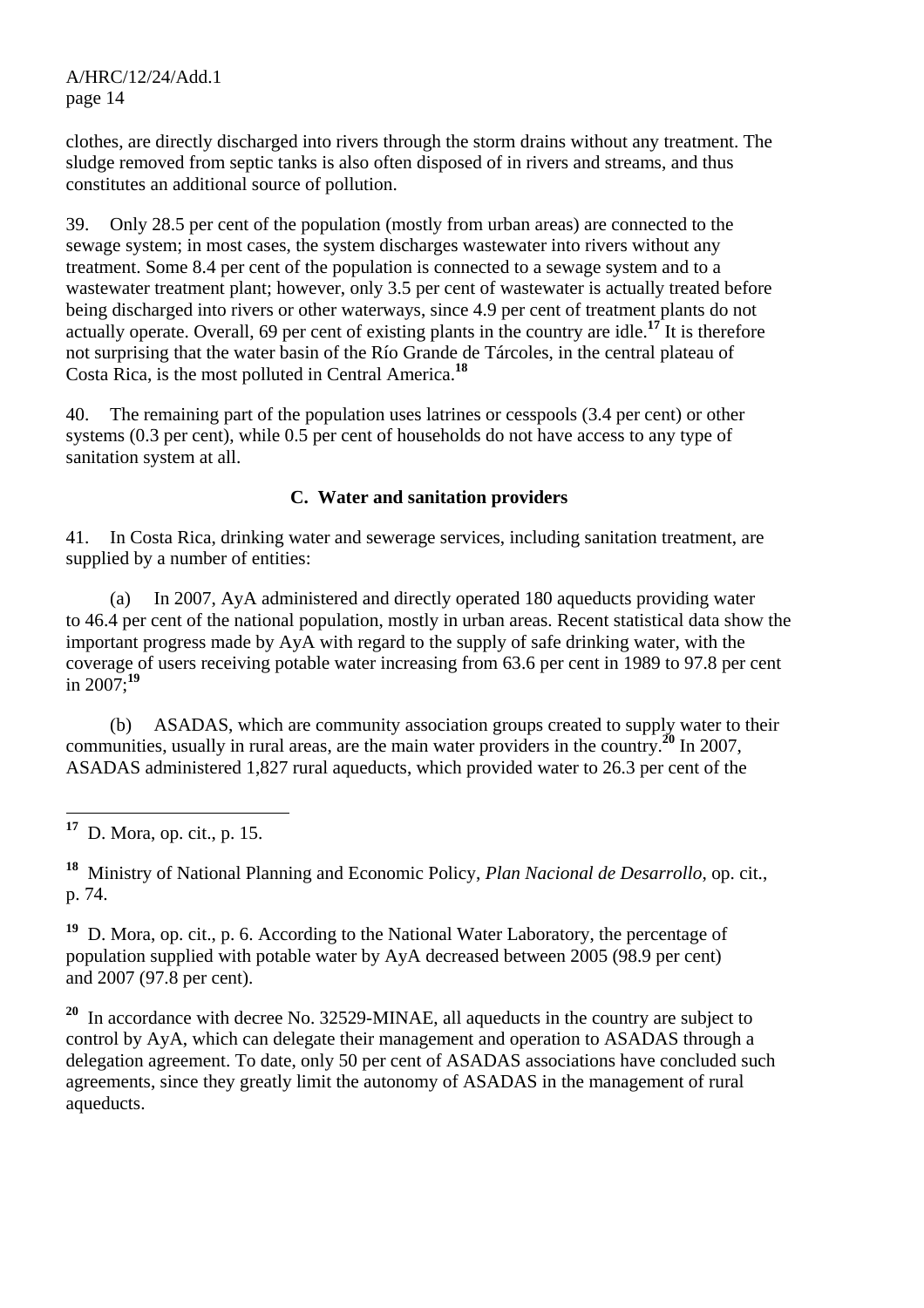Costa Rican population. In terms of water quality, ASADAS only supplied safe drinking water to 59.8 per cent of its users (51 per cent in 1999), whereas 889 rural aqueducts continued to provide non-potable water to more than 472,000 people (40.2 per cent of the population supplied by  $ASADAS$ <sup>21</sup>

 (c) In 2007, municipalities administered 240 aqueducts, which supplied water to 17.1 per cent of the national population. Municipalities made important progress with regard to the supply of potable water, with the coverage of users receiving safe drinking water rising from 37 per cent in 1996 to 76.3 per cent in 2007. A total of 104 municipal aqueducts continue to provide non-potable water to more than 180,000 people (23.7 per cent of the population supplied by municipalities);

 (d) The Heredia Public Services Company (ESPH S.A.) is an autonomous multi-services public utility constituted under private law that provides water, sewer and electricity services to the province of Heredia. In 2007, its 12 aqueducts supplied safe drinking water to 100 per cent of its clients (4.6 per cent of the national population).**<sup>22</sup>**

42. Sewage systems are administered by the same entities that provide water supply. In 2003, only AyA, the ESPH S.A. and the Municipality of Cartago administered sanitary sewers connected to a wastewater treatment plant.**<sup>23</sup>** The elimination of sludge from septic tanks is carried out by private companies (*tanqueros*) at the expense of the owner.

#### **D. Water contamination**

43. Some 1.8 per cent of the aqueducts are connected to a water treatment plant, especially in urban areas, while 24.7 per cent of the aqueducts, which nonetheless cover 76 per cent of the population, are equipped with disinfection systems. All aqueducts are subject to occasional water quality controls by AyA; however, only 20.7 per cent of them, which supply 73.4 per cent of the population, are subject to systematic water quality control. Furthermore, water quality controls carried out in Costa Rica are solely bacteriological, and do not include any analysis of toxic substances, such as hydrocarbons or pesticides, that may be present in water.**<sup>24</sup>** Studies concerning the sources of water contamination show that, while faecal contamination no longer constitutes a serious problem in Costa Rica, pollution of surface and groundwater sources caused by hydrocarbons and pesticides is increasing, owing to industrial and agricultural development.**<sup>25</sup>**

**<sup>21</sup>** D. Mora, op. cit., p. 7. As in the case of AyA, it is interesting to note that the percentage of population supplied with potable water by ASADAS decreased between 2005 (65.2 per cent) and 2008 (59.8 per cent).

**<sup>22</sup>** D. Mora, op. cit., p. 5.

**<sup>23</sup>** D. Mora, op. cit., p. 16.

**<sup>24</sup>** *Décimo Cuarto Informe sobre el Estado de la Nación*, op. cit., p. 221.

**<sup>25</sup>** Y. Astorga, op. cit., p. 24.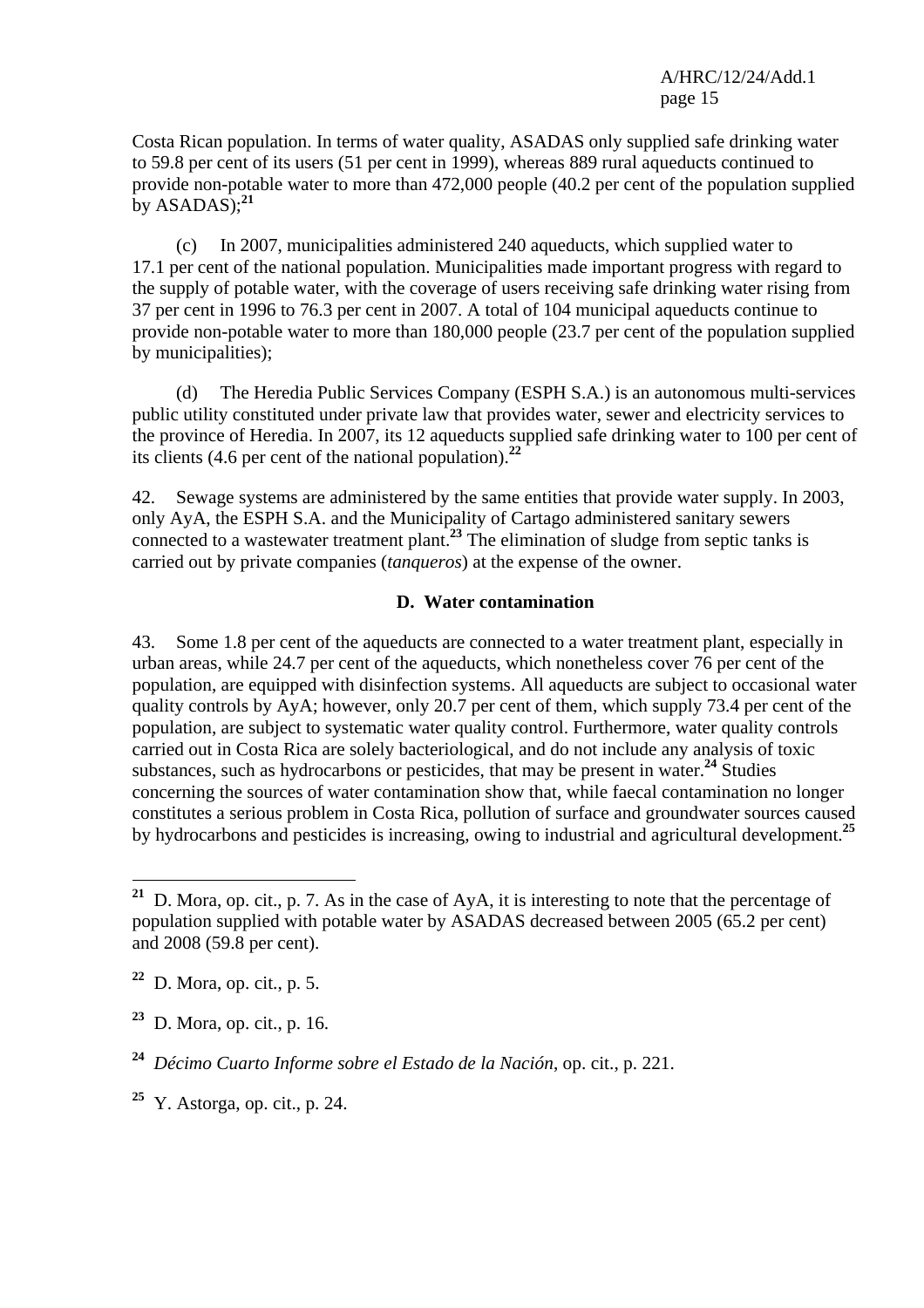44. The independent expert met with representatives of the communities of Guácimo and Siquirres to consider the alleged contamination of water sources caused by general use herbicides, such as Bromacil and Diurión, as well as other pesticides commonly used in pineapple plantations. These chemicals can easily leach through the soil and contaminate groundwater, and their consumption at high levels over a long period of time has been associated to several health problems, including various forms of cancer. Because of pesticide contamination, approximately 6,000 people in Siquirres were long unable to drink the water supplied by local aqueducts, and received water supplies on a daily basis from water carrier trucks.**<sup>26</sup>** At the time of the independent expert's visit, some communities still received daily supplies of potable water from water carrier trucks.

45. In May 2008, the Ministry of Health prepared two draft executive decrees to regulate the use of Bromacil and Diuron, establishing a maximum admissible dose of 5 micrograms per litre of potable water. The regulations are yet to be adopted, and some pineapple producers continue to use higher doses of the pesticides up to the limit of 90 micrograms per litre for Bromacil in drinking water established by the United States Environmental Protection Agency.**<sup>27</sup>** This situation is a source of great concern for local communities, and generates social conflicts between them and pineapple producers.

## **E. Inequalities in access to water and sanitation**

46. Serious disparities continue to exist in some provinces and districts of Costa Rica with regard to access to safe drinking water. Approximately 40.2 per cent of the population living in rural areas still does not have access to potable water, as compared to 2.2 per cent of the population living in urban areas. San José is the province with the greatest coverage of potable water (90.7 per cent), followed by Heredia (88.6 per cent) and Guanacaste (79.2 per cent); Alajuela (69.9 per cent), Cartago (72.4 per cent) and Puntarenas (74.4 per cent) have the most limited coverage. A study on access to safe drinking water in the 81 districts of the country revealed an enormous degree of inequality with regard to access in 20 districts,**<sup>28</sup>** mainly owing to the different quality of services provided by the AyA and ESPH S.A., on the one hand, and ASADAS and the municipalities, on the other. Other studies indicate the existence of a direct relationship between poverty and limited access to potable water.**<sup>29</sup>**

47. Significant disparities also exist in access to sanitation, particularly with regard to wastewater treatment. San José is the province with the greatest proportion of households connected to the sewage system (51 per cent), followed by Heredia and Cartago (15 per cent). In the remaining regions, coverage is below 10 per cent.

**<sup>29</sup>** Y. Astorga, op. cit., p. 29.

**<sup>26</sup>** L. Iglesias, *6,000 personas deben recibir agua en cisternas*, in *La Nación,* 2 October 2008*.* 

**<sup>27</sup>** D. Mora, *Legislación es muy débil*, in *El País*, 2 October 2008.

**<sup>28</sup>** D. Mora, *Desigualdades por Cantones en el Acceso a Agua para Consumo Humano en Costa Rica*, 2006.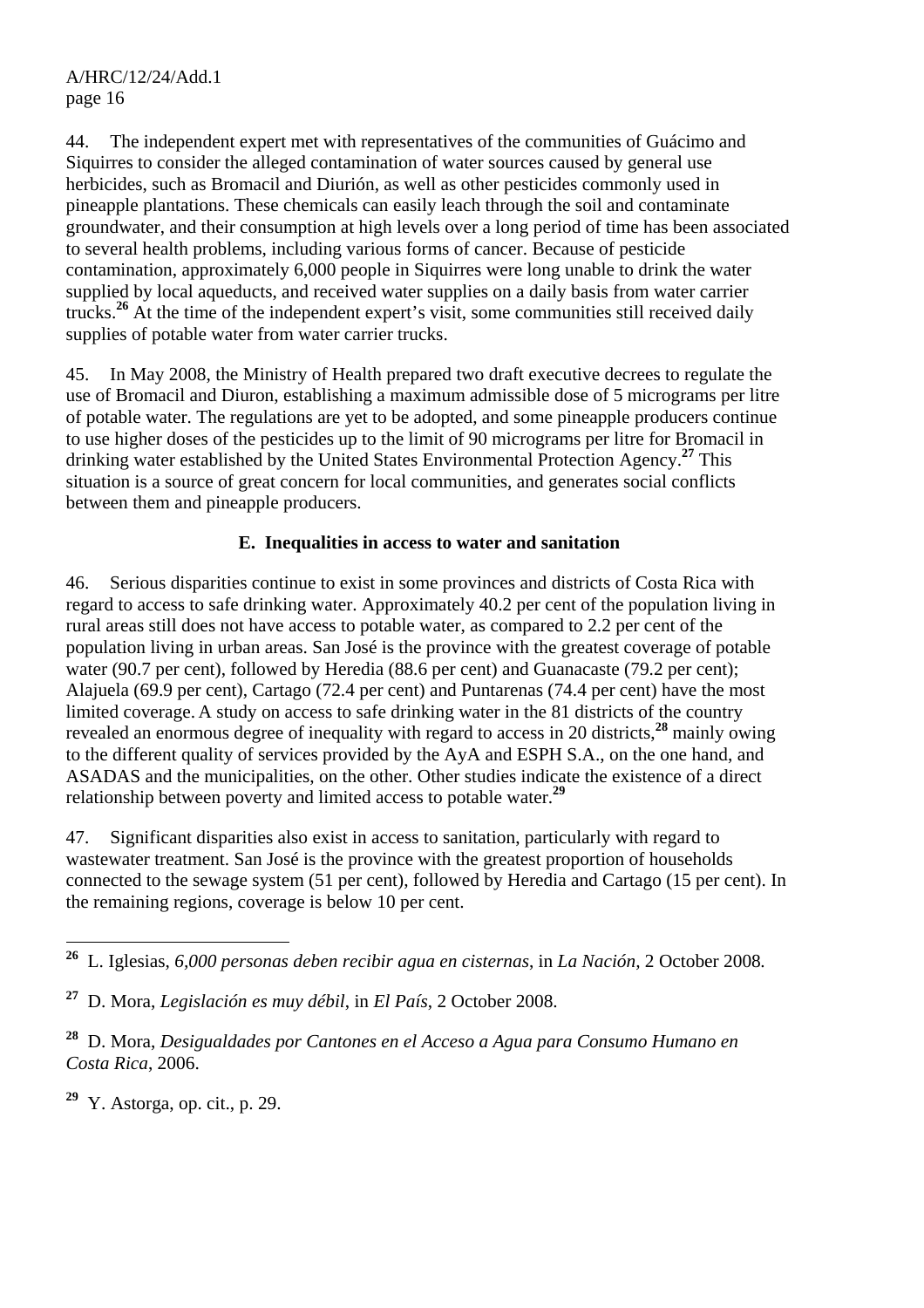48. Indigenous peoples and people belonging to other marginalized and vulnerable groups, including Afro-descendants and migrant workers, often have limited or no access to potable water and adequate sanitation. The vast majority of indigenous peoples living in the 24 reserves in the country do not have access to safe drinking water or sanitation services. In its report submitted to the Committee on Economic, Social and Cultural Rights (E/C.12/CRI/4), Costa Rica acknowledged that indigenous peoples' access to safe drinking water was constrained, mainly by their geographical and cultural circumstances, and that, in some indigenous territories, minimal sanitary conditions were lacking, with the resulting problems of diarrhoea, parasites, malnutrition and other diseases, especially among children. Both the Committee on the Elimination of Racial Discrimination (CERD/C/CRI/CO/18) and the Committee on Economic, Social and Cultural Rights (E/C.12/CRI/CO/4) urged Costa Rica to take all appropriate measures to remove the obstacles that currently prevent indigenous peoples, Afro-descendants and migrant workers access to basic services, including safe drinking water and adequate sanitation.

## **F. Tourist and real estate developments**

49. Massive tourist and real estate developments have created serious problems, such as water scarcity, and generated social conflicts between demand by local communities for water for human consumption and the economic interests of investors and real estate developers, especially in the northern coastal areas of the country.

50. During her visit to Manuel Antonio, in the district of Aguirre, the independent expert assessed the water crisis generated by tourist and real estate developments in the area, associated with the growing popularity of the Manuel Antonio National Park. As a result of these large-scale developments, existing water resources are no longer sufficient to respond adequately to the growing demand for water by the hotels and tourist infrastructures in the area. For more than a year, these establishments received water from AyA water carrier trucks.**<sup>30</sup>** Furthermore, the lack of wastewater treatment plants has led to the discharge of a growing quantity of human excreta and wastewater into river streams and, ultimately, the sea. According to AyA, however, faecal contamination no longer constitutes a problem in this area, as demonstrated by the awarding of "Blue Flag" status to all four beaches in the national park.**<sup>31</sup>**

51. Similar problems have been witnessed in other rapidly developing tourist areas, such as Playa Tamarindo, Playa Manzanillo and Golfo del Papagayo. Owing to faecal contamination, Tamarindo, one of the most popular beaches on the Pacific coast, lost its "Blue Flag" status in November 2007, while the Ministry of Health shut down 10 establishments and issued sanitary

**<sup>30</sup>** Y. Astorga, op. cit., p. 23.

**<sup>31</sup>** A. Ávalos, *Playas de Manuel Antonio recuperan Bandera Azul*, in *La Nación*, 25 March 2009. With regard to the Blue Flag Ecological Programme, see also paragraph 59.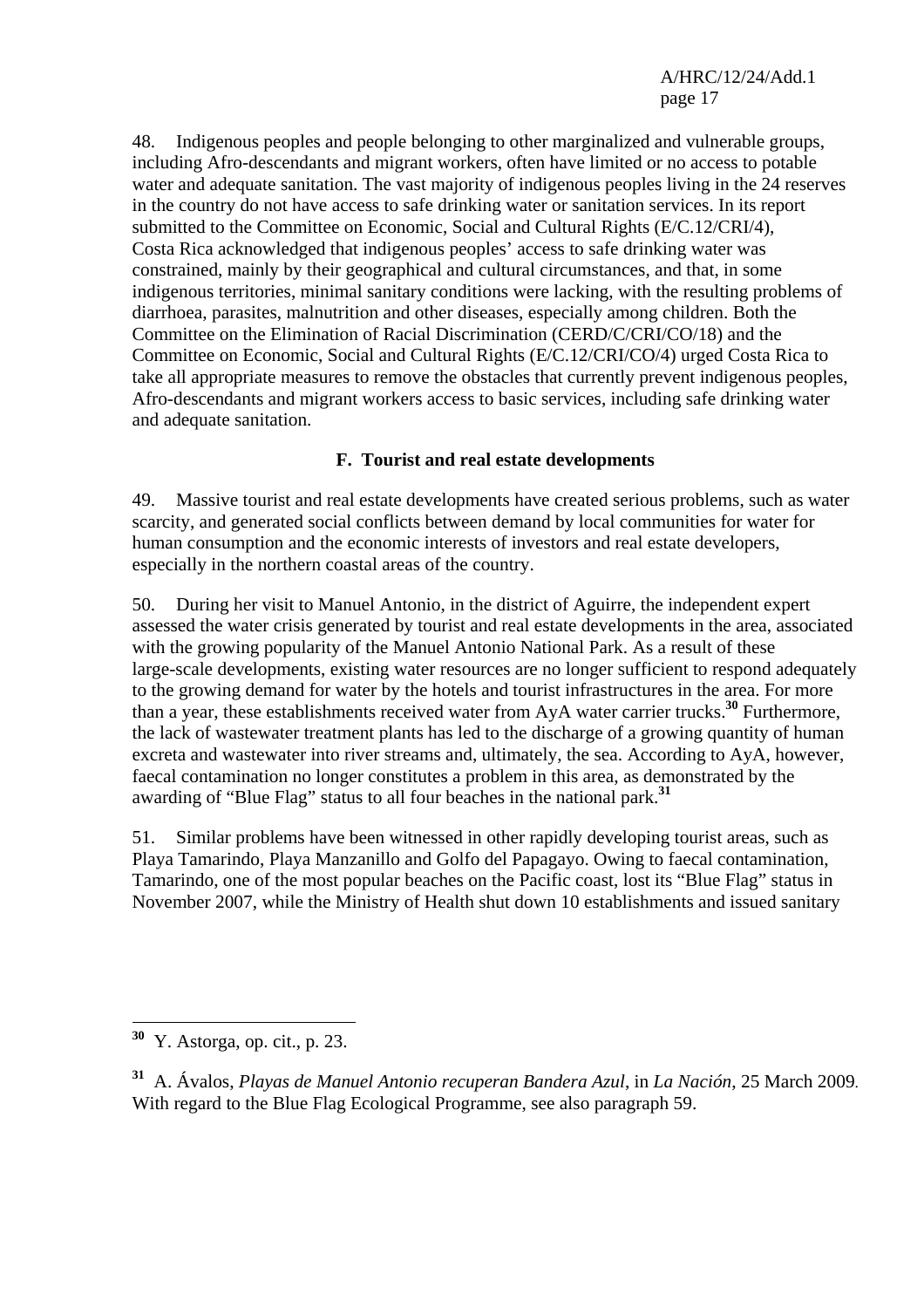orders against 70 other activities. At the beginning of 2008, the Ministry issued a sanitary order against the hotel Allegro Papagayo for the direct discharge of human excreta and wastewater into the Golfo de Papagayo in the region of Guanacaste.**<sup>32</sup>**

52. Another example of social conflicts over water between local communities and investors and real estate developers is that concerning the construction of a private aqueduct to supply water to a number of tourism and real estate projects in Playa del Coco and Playa Hermosa, which, according to the residents of Sardinal, would threaten the sustainable management of the aquifer and negatively affect the supply of water to their communities. In January 2009, the Constitutional Chamber upheld the position of the Ombudsman's Office, which had intervened on behalf of the affected communities, stating that the construction of a pipeline violated the constitutional rights of the residents of Sardinal because there was no technical certainty that sufficient water would remain for local needs. The Constitutional Chamber also stated the residents had a constitutional right to participate in decisions involving the pipeline.

53. In April 2009, a technical commission established by the Ministry of the Environment pursuant to the decision of the Constitutional Chamber issued its final report on the management of the Sardinal aquifer. The commission concluded that the exploitation of the Sardinal aquifer to supply water to the El Coco-Ocotal aqueduct did not pose any long-term risk to the supply of water to local communities. In its report, it concluded that a maximum of 371.75 litres per second (lt/s) could be extracted from the aquifer, but suggested that the exploitation should increase gradually, starting with a maximum of 70 lt/s for the period 2009-2010. The commission also suggested that, for the first two years, the affected communities, the Ministry of the Environment, AyA, the municipality and SENARA should closely monitor the aquifer to ensure its sustainable use.

## **IV. GOOD PRACTICES**

54. The independent expert congratulates Costa Rica for its impressive achievements in the field of environmental protection. According to the Environmental Performance Index 2008, Costa Rica is ranked fifth in the world for protection of the environment. The expert notes that the progress made in the protection and management of natural resources, including the creation of national parks and reforestation of areas previously used for agricultural purposes, also have a positive impact on the protection of surface and groundwater sources.

55. Costa Rica has made significant progress in increasing access to water and improved sanitation. The results achieved place Costa Rica among the most advanced countries in the Latin American and Caribbean region. Thanks to such efforts, Costa Rica will be able to achieve the objectives of Millennium Development Goal 7, which aims at halving, by 2015, the proportion of the population without sustainable access to safe drinking water and basic sanitation.

56. The independent expert notes with appreciation that, according to the jurisprudence of the Constitutional Chamber, access to safe drinking water constitutes an inalienable human right that

 $32\,$ **<sup>32</sup>** Y. Astorga, op. cit., p. 34.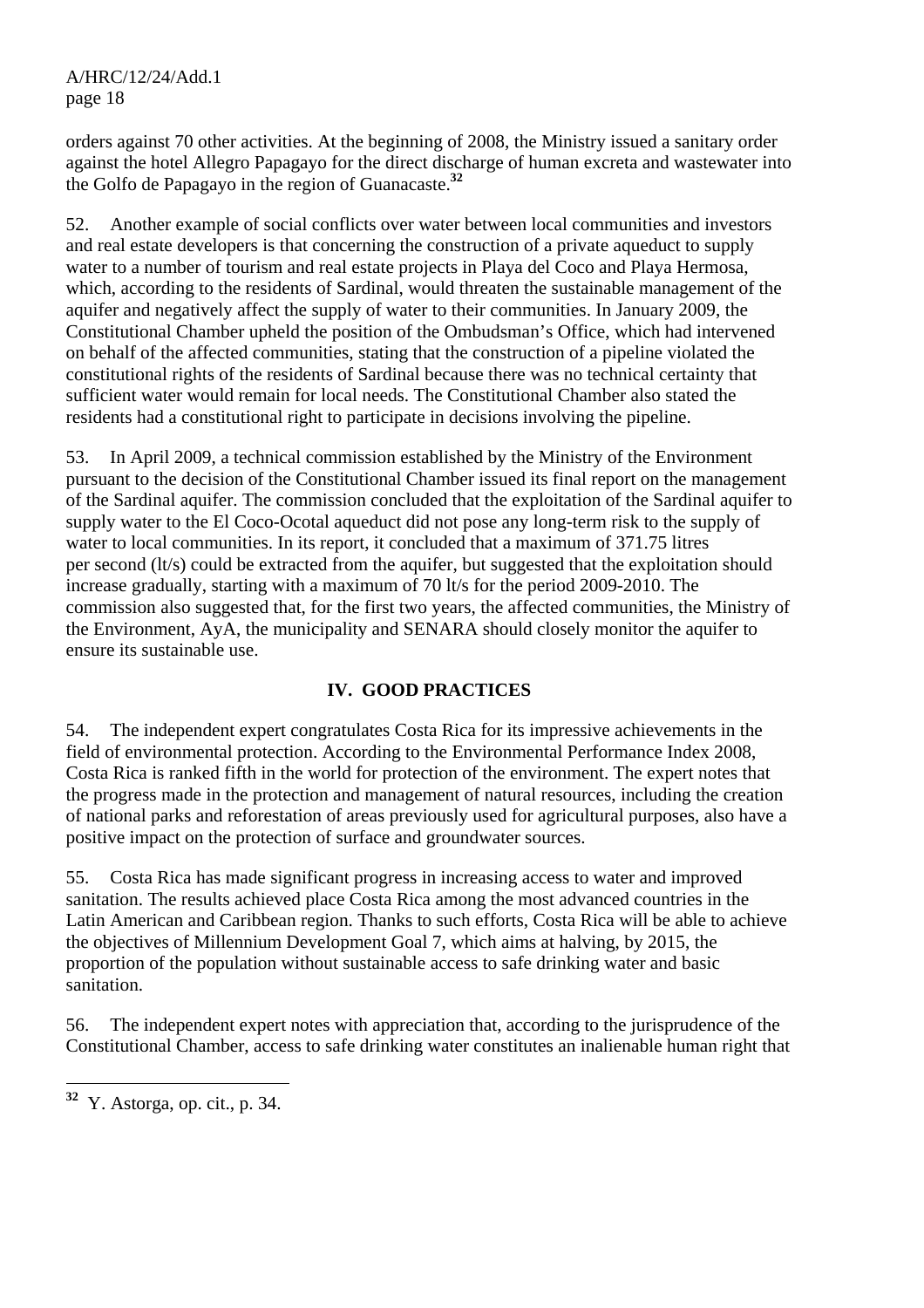may be enforced in national courts. She also welcomes the fact that, in accordance with national legislation, the use of water for human consumption prevails over any other use, especially in times of water scarcity. The expert further notes the important role played by the Ombudsman's Office in protecting and promoting access to safe drinking water and sanitation.

57. The independent expert welcomes the adoption of legislative decree No. 8559 of November 2006, by which the Legislative Assembly approved the loan contract between the Government of Costa Rica and the Japanese Bank for International Cooperation for the realization of the project for the improvement of the environmental situation in the metropolitan areas of San José. The implementation of this project, which was started in 2007, will increase the percentage of the population connected to the public sewerage system and to a wastewater treatment plant from 3.5 per cent in 2007 to 26.8 per cent by 2015.

58. Costa Rica has made significant efforts to improve the quality of water for human consumption. They include the adoption of the national programme for potable water improvement and quality sustainability of potable water services for the period 2007-2015, and the creation, in 2002, of the Seal of Quality Public Health Programme, awarded by the National Water Laboratory as an incentive for water providers to improve the quality of water they supply.

59. The independent expert welcomes the steps taken by the Government to promote better hygiene and sanitation conditions. In this regard, she notes the success of the Blue Flag Ecological Programme, which provides an incentive to hoteliers, coastal associations and communities, schools and colleges to protect the natural resources of Costa Rica, including its beaches, protected natural areas and small water basins, and to promote measures aimed at combating the negative effects of climate change. She also welcomes the recent adoption of the national programme for the adequate management of wastewater in Costa Rica for the period 2009-2015.

60. Lastly, the independent expert notes with satisfaction the adoption of the new regulation creating an environmental tax for dumping polluting substances in water, thereby establishing the first economic instrument for the regulation of the use of water resources. The regulation, which is based on the "polluter pays" principle, applies to any person or legal entity of public or private nature who uses water, which is a public asset, as a means to introduce, transport or dispose of liquid wastes liable to provoke modifications in the physical, chemical or biological quality of water.

### **V. ISSUES OF CONCERN**

61. The legal framework created by the 1946 Water Law for the management and use of water resources no longer corresponds to the social and economic situation of the country, and needs to be urgently revised and updated.<sup>33</sup> The complexity of the existing normative framework on water

**<sup>33</sup>** In 1946, when the current Water Law was adopted, the population of Costa Rica was 500,000, mainly concentrated in San José and other major cities in the Central Valley. The centralized system for the management of water resources was thus conceived to address the needs of a scarce, mainly urban, population.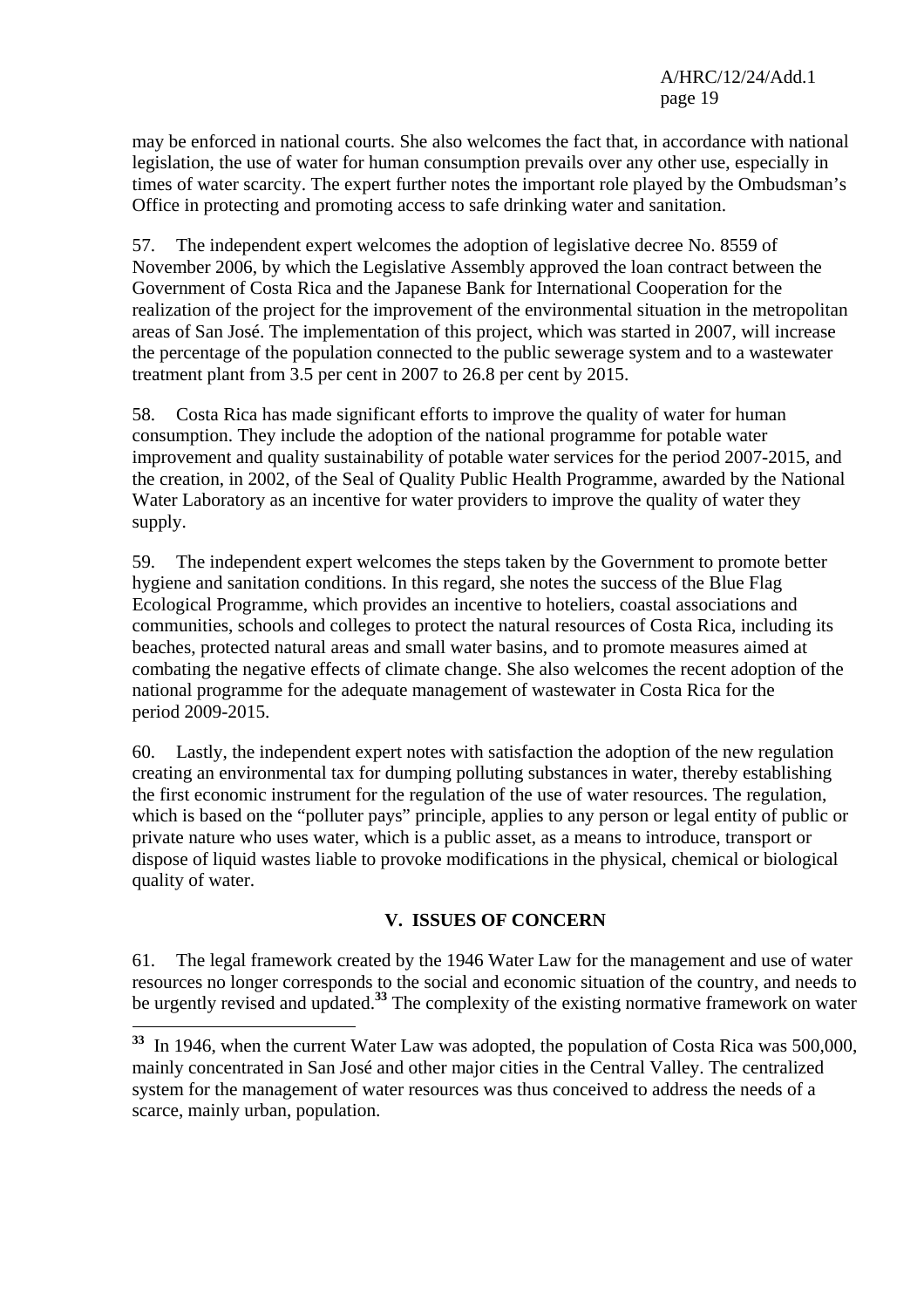and sanitation negatively affects its application. Furthermore, the involvement of a large number of institutions and organizations in its application raises serious doubts about their role and responsibilities, the duplication of responsibilities, the lack of inter-agency coordination and, at times, negative or positive conflicting competencies concerning the planning and the development of water and sanitation policies.**<sup>34</sup>**

62. To date, progress in the institutional reform of the water sector under the direction of the Ministry of the Environment has been limited, although the adoption of decree No. 30480-MINAE and the elaboration of the strategy for the integrated management of water resources are positive steps towards the strengthening of the water sector and the creation of national integrated management of water resources.

63. A number of institutions have, in addition to responsibilities concerning the development of legislation and policies on water and sanitation, responsibilities for the actual supply of water and sanitation services. AyA, for example, is the main Government agency responsible for the development and implementation of legislation and policies concerning water supply and sanitation, but also the principal operator of aqueducts and sanitary sewerage system. In the expert's view, this situation creates a potential conflict of interests that could lead to inefficient public utility management and negatively affect the quality of services provided.

64. The implementation of legislation and policies on water and sanitation is also hindered by a lack of sufficient human, technical and financial resources. For example, the lack of sufficient personnel, the limited financial resources and the lack of laboratories to analyse water samples prevent the Ministry of Health and AyA from systematically monitoring the quality of water for human consumption. The Water Department of the Ministry of the Environment can only count on three geologists and one hydrologist to combat illegal water connections and drilling of wells throughout the whole country. Personnel shortage also affects the capacity of the Constitutional Chamber of the Supreme Court of Justice and the Environmental Administrative Tribunal to provide an effective remedy in cases of violation of obligations relating to access to safe drinking water and sanitation.**<sup>35</sup>**

65. The independent expert notes with concern that Costa Rica has not elaborated a national water balance. To date, this has not prevented the concession of new water permits or licences for the drilling of new wells, a policy that is inconsistent with the precautionary principle,

 $\overline{a}$ **<sup>34</sup>** In this regard, the Office of the Comptroller-General noted that although decree No. 30480-MINAE recognized the leading role of the Ministry of the Environment in the water sector, it failed to identify the other institutions belonging to it and their responsibilities with regard to water management and sanitation. See *Contraloría General de la República*, op. cit., pp. 9-12.

<sup>&</sup>lt;sup>35</sup> The seven judges in the Constitutional Chamber, with the assistance of a number of lawyers, decide on around 22,000 cases every year. The Environmental Administrative Tribunal, comprising three judges, deals with some 900 cases a year.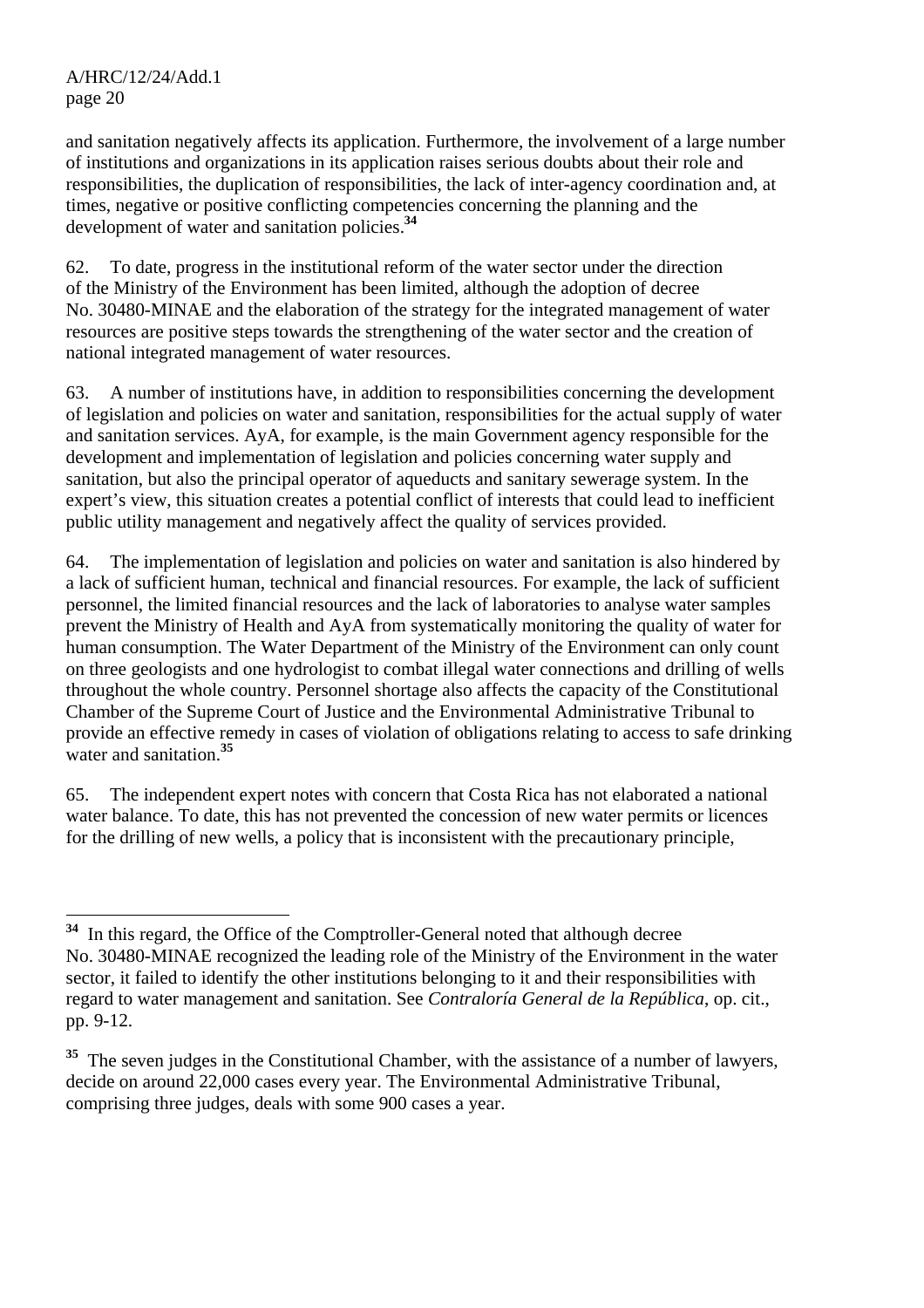which constitutes one of the guiding principles of Government action in the field of water management.<sup>36</sup> The absence of a national water balance also fuels social conflicts over water use, some of which were witnessed by the independent expert during her mission.

66. The independent expert is concerned about the serious disparities still existing in some provinces and districts of Costa Rica with regard to access to safe drinking water, and notes that an estimated 18 per cent of the national population still does not have access to safe drinking water owing to the lack of maintenance of existing infrastructures, inefficient management and operation of the aqueducts, and the absence of programmes to monitor water quality. The independent expert notes with concern that the number of people without access to potable water has increased over the last four years.

67. With regard to water providers, the independent expert notes that 23.7 per cent of the population supplied by municipalities and 40.2 per cent of the population supplied by ASADAS still do not have access to potable water. She also notes that the operation and management of rural aqueducts rests largely with community members, who carry out these functions *ad honorem*, often in addition to their full-time jobs, and do not have specialized knowledge on water provision services. AyA, which is responsible for overseeing the management and operation of rural aqueducts and for the direct management and operation of rural aqueducts when ASADAS cannot ensure the regularity and quality of services provided, has not been able to exercise effective control over the management and operation of rural aqueducts.

68. The inadequate management and operation of aqueducts also affects economic efficiency. Non-revenue water ("water losses") in Costa Rica is high, as most water providers operate with losses amounting to over 50 per cent. This figure reflects a high level of inefficiency, compromises continuity of service and leads to an increased need to use groundwater sources.

69. The independent expert is concerned about the existing inequity of water prices, given that they are fixed by different entities, and about the fact that ARESEP has not yet established any mechanism to facilitate economic access (affordability) to safe drinking water for poor households.

70. With regard to indigenous peoples, the independent expert, while acknowledging the efforts made by Costa Rica to improve their access to safe drinking water and adequate sanitation, remains concerned that the majority of indigenous peoples living in traditional communities continue to have no access to potable water and adequate forms of sanitation. The expert also notes that indigenous communities have not systematically been involved, as provided by the Convention concerning Indigenous and Tribal Peoples in Independent Countries (Convention No. 169) of the International Labour Organization, in the development of strategic plans aimed at improving their access to water and sanitation.

**<sup>36</sup>** Executive decree No. 30480-MINAE, art. 1.8.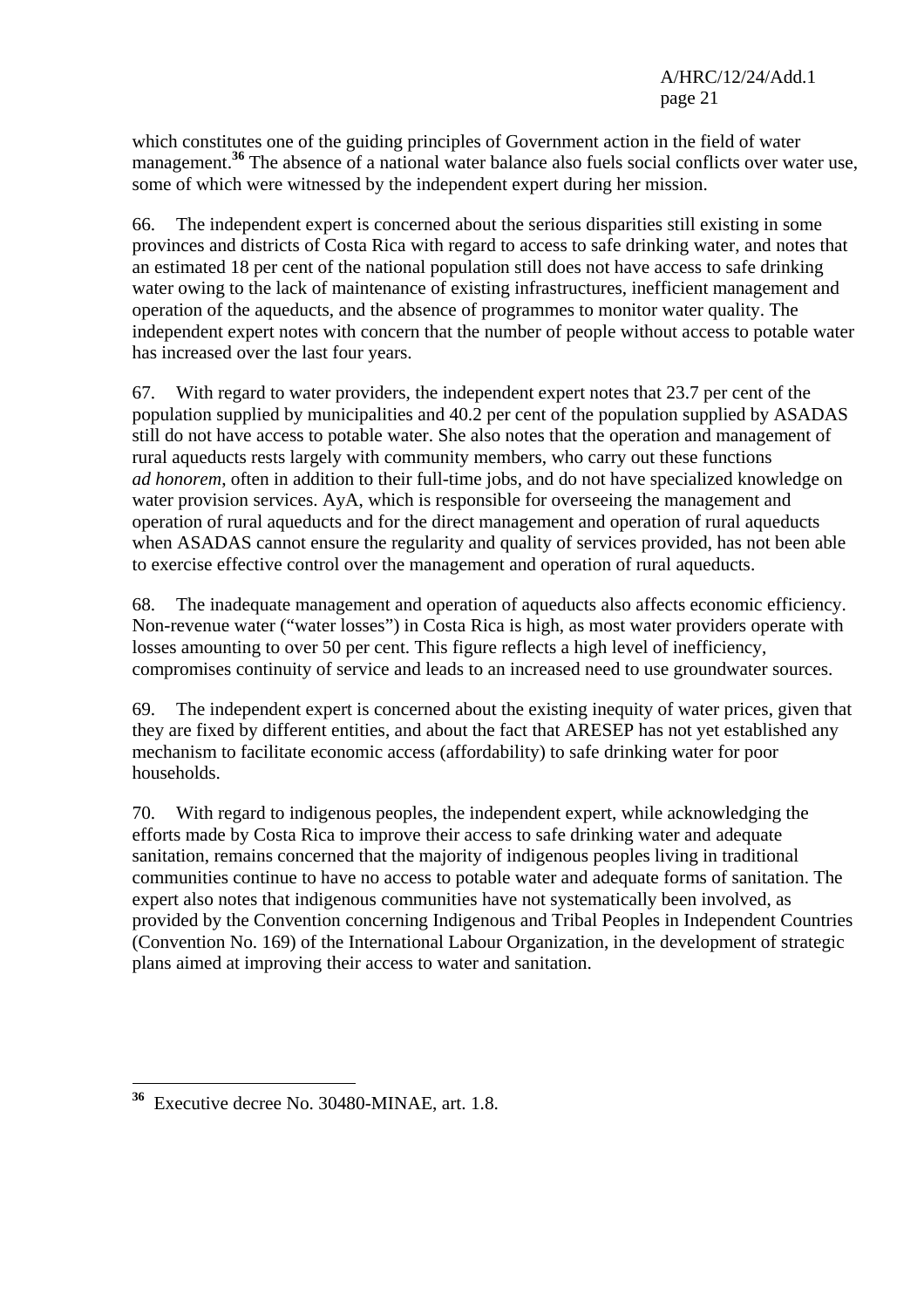71. The independent expert wishes to express her concern with regard to the use of Bromacil, Diurón and other pesticides in agricultural plantations, in particular in pineapple plantations, which have been associated with various forms of cancer if consumed in large amounts over a long period of time.

72. While recognizing that economic development constitutes both a legitimate aspiration and a tool to achieve a higher quality of life for all people in the country, the independent expert notes with concern that the current rate of tourist and real estate development of the country is unsustainable, and risks having long-lasting negative effects on the water resources of Costa Rica and on its natural environment. She also expresses her concern at the social conflict originated by the construction of a pipeline to supply water to a number of tourism and real estate projects in Playa del Coco and Playa Hermosa, which, according to the residents of Sardinal, would threaten the sustainable management of the aquifer and negatively affect the supply of water to their communities.

73. The independent expert is deeply concerned that 63 per cent of human excreta and domestic wastewater is discharged directly into rivers and other water streams, and that only 3.5 per cent of wastewater is actually treated before being discharged into the environment. The expert also notes that illicit connections to the sewage system or storm drains and the excessive use of septic tanks also contribute to the contamination of surface and groundwater sources.

### **VI. RECOMMENDATIONS**

74. **The independent expert recommends that Costa Rica move as expeditiously as possible towards the adoption of a new water law. Such a law should rationalize the existing legal framework for the management and use of water resources, currently dispersed throughout a large number of laws and regulations, and adapt it to the present economic and social situation of the country. The law should also better define the roles and competencies of the different institutions working in the water sector, as recommended below. Civil society organizations with expertise in human rights, environmental protection and water-related issues should be involved in the design, future implementation and monitoring of the law.**

75. **The new water law should:**

 **(a) Expressly recognize, in the light of the jurisprudence of the Constitutional Chamber, and taking into account general comment No. 15 (2002) on the right to water of the Committee on Economic, Social and Cultural Rights, that access to sufficient, safe, acceptable, physically accessible and affordable water for personal and domestic uses constitutes a fundamental human right and a prerequisite for the realization of other rights enshrined in the International Bill of Rights, especially the right to life and the right to health;**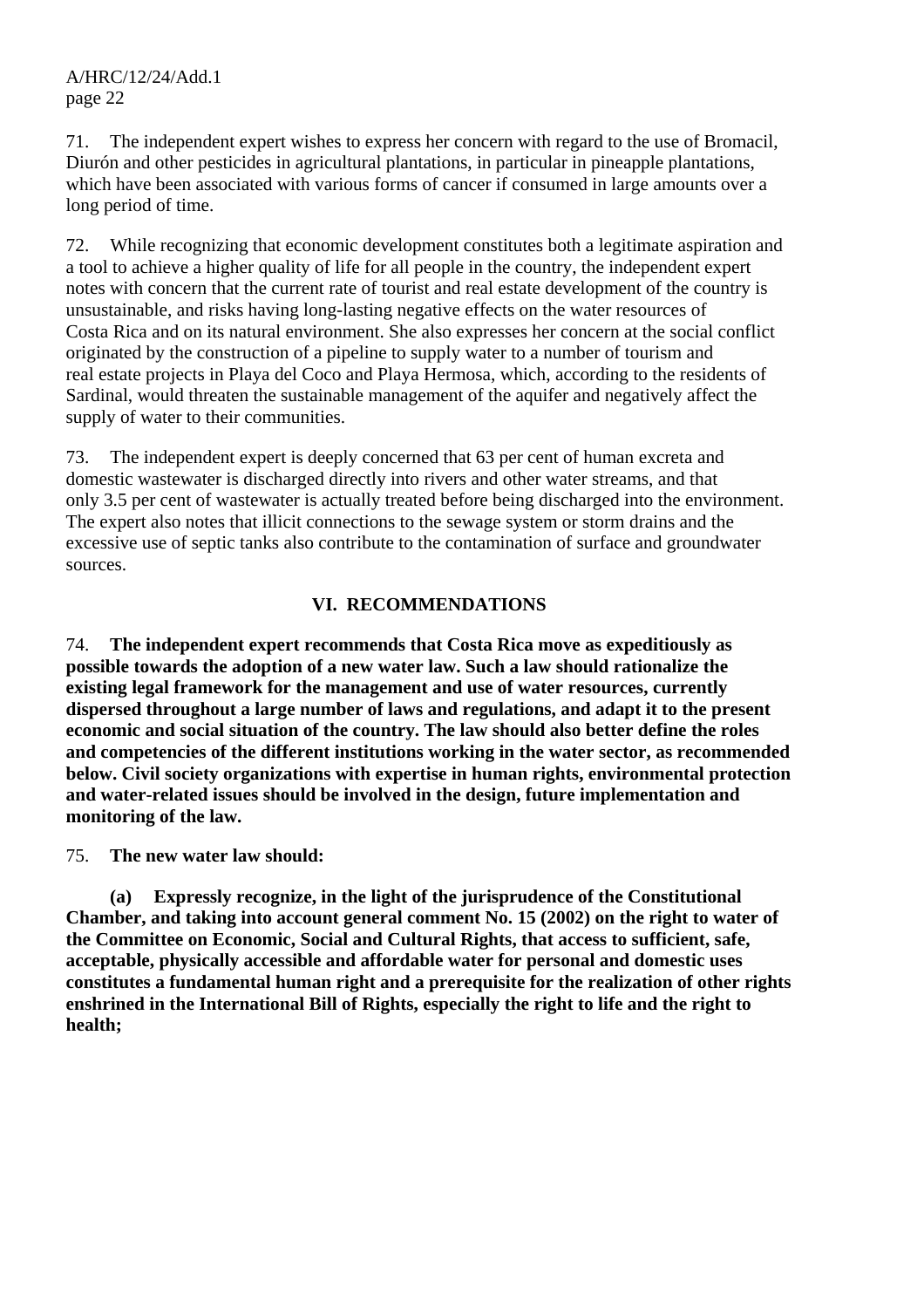**(b) Recognize that water is a limited natural resource and that its management and use should be based on the principles of sustainable development, equity and inter-generational solidarity;37**

 **(c) Restate that water for personal and domestic uses should be accorded the**  highest priority over other possible uses, in particular during times of water scarcity;<sup>38</sup>

 **(d) Include appropriate mechanisms to ensure that water and water facilities/services are accessible to all, including the most vulnerable or marginalized sections of the population, in law and in fact, without discrimination on any of the prohibited grounds;<sup>39</sup>**

 **(e) Incorporate measures to improve and monitor the quality of potable water;** 

 **(f) Introduce appropriate instruments to prevent and monitor the contamination of surface and groundwater sources, such as economic instruments, charges and taxes aimed at creating an incentive for polluters to limit activities that are harmful to the environment;** 

 **(g) Elaborate, in the light of principle 10 of the Rio Declaration, mechanisms to raise awareness among the general public about the importance of sustainable management and use of water, and to facilitate the effective participation of concerned communities in decision-making processes that may affect them.** 

76. **The independent expert also recommends that the legal regime applicable to ASADAS be reviewed so as to strengthen their adequate management and operation.** 

77. **The independent expert recommends that Costa Rica undertake a comprehensive review of its normative framework on sanitation, as envisaged in the national programme for the adequate management of wastewater in Costa Rica for the period 2009-2015, with a view to ensuring the establishment of a coherent and comprehensive system for the collection, management, treatment and disposal of human excreta and wastewater. Such legislation should expressly recognize that access to sanitation constitutes a** *condicio sine qua non* **for the effective exercise of other rights included in international human rights treaties to which Costa Rica is a party, including the right to an adequate standard of living and the right to health.** 

78. **The independent expert recommends that the Government of Costa Rica clarify the roles and responsibilities of the various institutions working in the water sector, with a view to ensuring the effective implementation of the legislation and policies relating to water and sanitation and avoiding duplication of responsibilities and conflicting competencies. The** 

**<sup>37</sup>** See general comment No. 15, paras. 1 and 11, and principles 1, 8, 9, 10, 12 and 15 of the Rio Declaration.

**<sup>38</sup>** Water Law No. 276 of 1946, arts. 140-142. See also general comment No. 15, para. 6.

**<sup>39</sup>** General comment No. 15, paras. 12-16.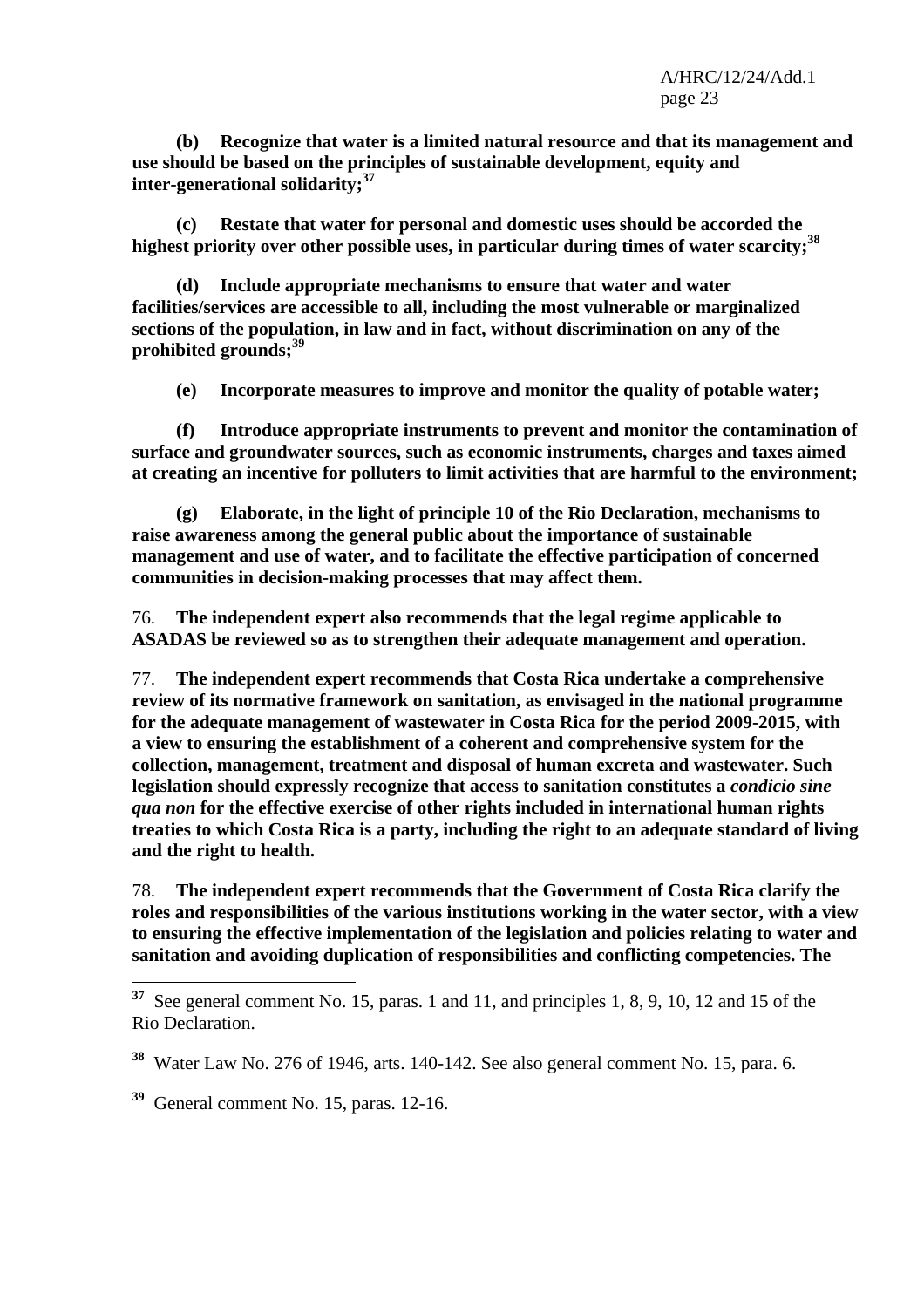**elaboration and implementation of a national plan for the comprehensive management of water resources would be an important step towards the rationalization and simplification of the water sector.** 

79. **The independent expert recommends that Costa Rica take all appropriate steps to ensure the effective implementation of legislation on water and sanitation, in particular the laws and regulations concerning access to safe drinking water and the adequate collection, management, treatment and disposal of human excreta and wastewater. She recommends, in particular, that the capacity of national and local institutions responsible for monitoring and ensuring compliance with the legislation on water management and sanitation be strengthened through, inter alia, the allocation of appropriate human, technical and financial resources to those institutions. The expert also calls for the allocation of sufficient human and financial resources to the Constitutional Chamber of the Supreme Court of Justice and the Environmental Administrative Tribunal, in order to ensure that any person whose rights or freedoms are violated have access to an effective remedy, as provided by article 2, paragraph 3, of the International Covenant on Civil and Political Rights.**

80. **The independent expert urges Costa Rica to strengthen the implementation of its national legislation and policies on the collection, management, treatment and disposal of human excreta and wastewater in order to prevent the contamination of rivers and other water streams. The national programme for the adequate management of wastewater in Costa Rica for the period 2009-2015 and the regulation creating the environmental tax for dumping polluting substances represent, in the expert's view, important steps towards the achievement of this goal.**

81. **The independent expert recommends that Costa Rica prepare a national water balance, as well as water balances for the different water basins of the country, in order to assess the present and future availability of water for human consumption. The expert stresses that such an evaluation constitutes a necessary precondition for the sustainable management and use of the country's water resources.** 

82. **The independent expert urges the Government to take all appropriate measures to reduce the serious disparities still existing in some provinces and districts of Costa Rica with regard to access to safe drinking water. Such measures should include the effective implementation of the national programme of potable water improvement and quality sustainability of potable water services for the period 2007-2015 (decree No. 33953-S-MINAE of 2007) and the allocation of adequate financial and technical resources to ensure the maintenance or improvement of existing infrastructures and more efficient management and operation of rural and municipal aqueducts.** 

83. **The independent expert recommends that Costa Rica take appropriate measures to**  ensure that water is affordable for all.<sup>40</sup> Such measures could include the integration of a **pro-poor component in the pricing system and the provision of targeted subsidies to low-income users.** 

**<sup>40</sup>** See general comment No. 15, para. 12.